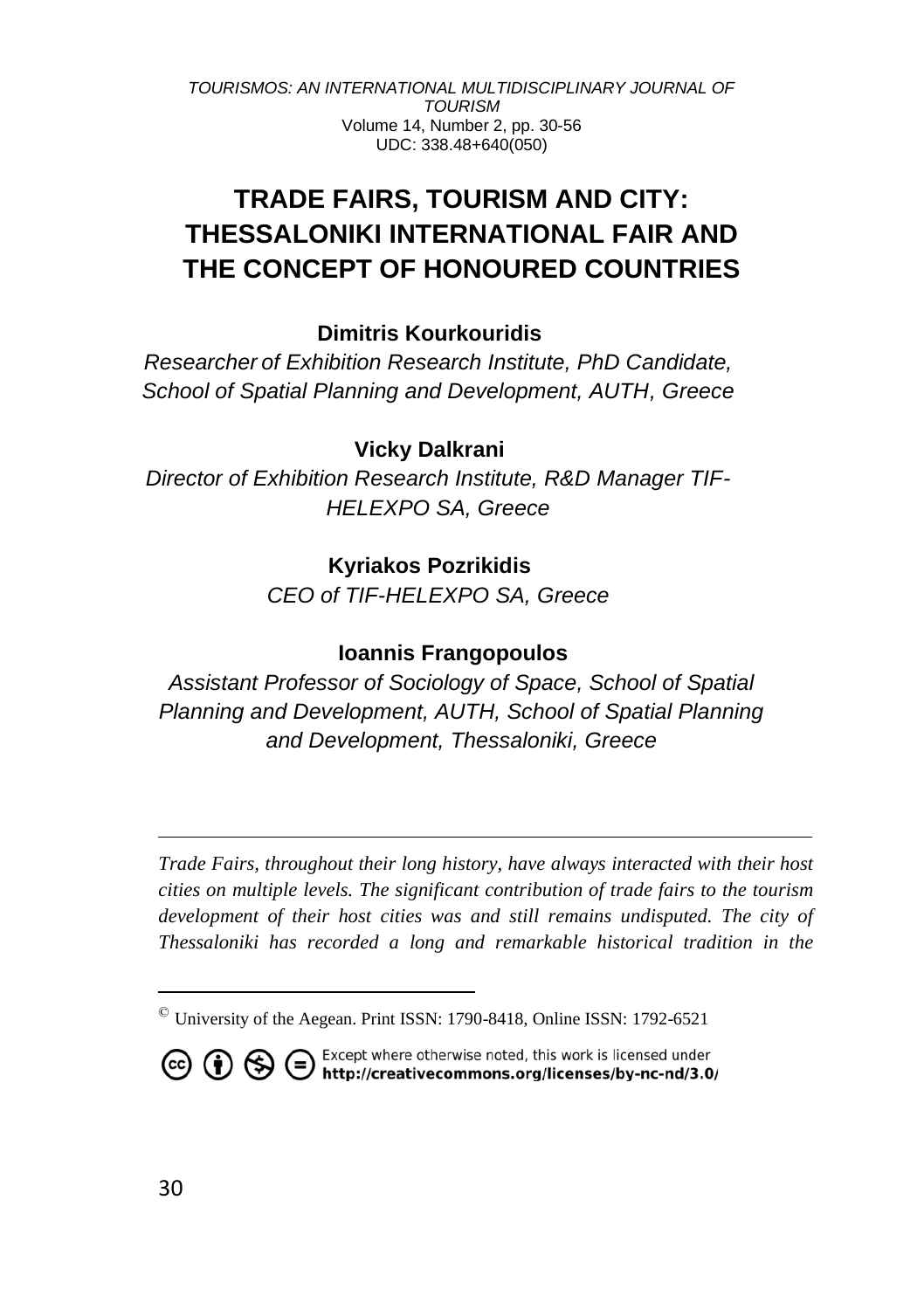*organisation of trade fairs. This paper attempts to examine the concept of the 'Honoured Country' within the framework of the International Fair of Thessaloniki, historically, and to explore its multifaceted role. The central hypothesis of this paper concerns the exploration of the multi-aspect role of the 'Honoured Country' concept during TIF and the highlighting of its impact on the city's tourism development. This exploration will take place both over time – through the study of the historical archives of TIF-HELEXPO – as well as through the case study of the 82nd TIF, during which China was be the 'Honoured Country'.*

**Keywords:** *Trade Fairs, Tourism, City, Thessaloniki International Fair, 'Honoured Country', China.*

### **INTRODUCTION-METHODOLOGY**

Throughout their long history Trade Fairs have always interacted with their host cities on many levels. The significant contribution of trade fairs to the tourism development of their host cities was – and still remains – undisputed. Furthermore, this contribution is so important that it has become one of the strongest motives for local authorities, leading them to adopt the strategy of organising trade fairs in the direction of tourism development.

The city of Thessaloniki with Thessaloniki International Fair (TIF) has a long and remarkable historical tradition in organising trade fairs. From 1926, when the first TIF was organised in Thessaloniki, to this day, the Exhibition and the City have been on parallel courses, capturing the particularities and historical events of each period. The international character of trade fair activity in Thessaloniki, that of TIF in particular, has always been significant. The international character of exhibitions in Thessaloniki was expressed in the 50s, 60s and 70s, with the national participation of high profile and financially powerful countries at special national pavilions, like, for example, the American Pavilion or the USSR pavilion, etc. After a period of decline in national participations and the emergence of trade exhibitions, national trends and developments in trade fairs imposed the need for a new strategy at TIF; thus the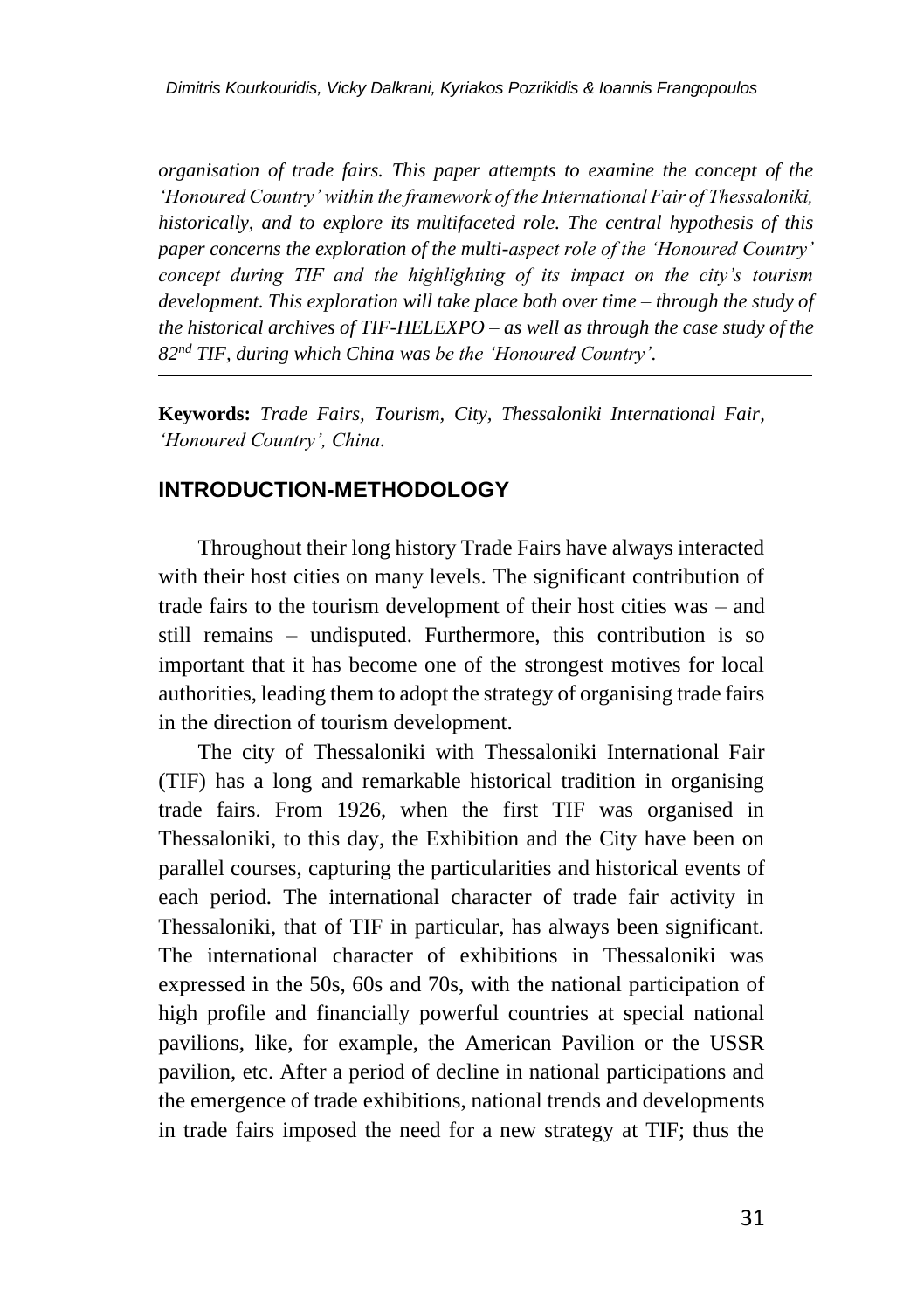concept of the 'Honoured Country' is into practice. So, on many occasions an 'Honoured Country' that presented its important achievements, (economic, cultural, etc.) as well as its most important businesses, was the focal point of Thessaloniki International Fair. This concept had started to fade in recent decades, while over the last few years an attempt has been made towards its revival, with the selection of three geopolitically powerful countries – and potentially important economic partners for Greece – as honoured countries; namely Russia in 2016, China in 2017, and the USA in 2018.

This paper attempts to examine the concept of the 'Honoured Country' within the framework of Thessaloniki International Fair historically and to explore its multifaceted role – especially in tourism sector. The central hypothesis of this paper concerns the exploration of the multi-aspect role of the concept of the 'Honoured Country' during TIF, and the highlighting of its impact on the city's tourism development. The exploration will take place both over time – through the study of the historical archives of TIF-HELEXPO – as well as through the case study of the 82nd TIF, where China was the 'Honoured Country'.

Methodologically, in this paper we are moving on two axes: first of all, we will study the archives of TIF-HELEXPO, examining the multifaceted role of TIF from its institution to this day, while we will then study the strategy of the 'Honoured Country' concept at TIF and its role in each historical period. Secondly, our investigation will focus on the case study of the 82nd TIF and China's participation in it. During the  $82<sup>nd</sup>$  TIF, a primary quantitative survey will be carried out with the use of a questionnaire, while a qualitative survey will follow. including semi-directed exploratory interviews with representatives of the Chinese businesses and organisations participating in the 82nd TIF. Finally, as a result from this analysis, we arrived at some conclusions related to the Central Research Hypothesis. The methodology followed in the present paper is schematically presented below (Figure 1).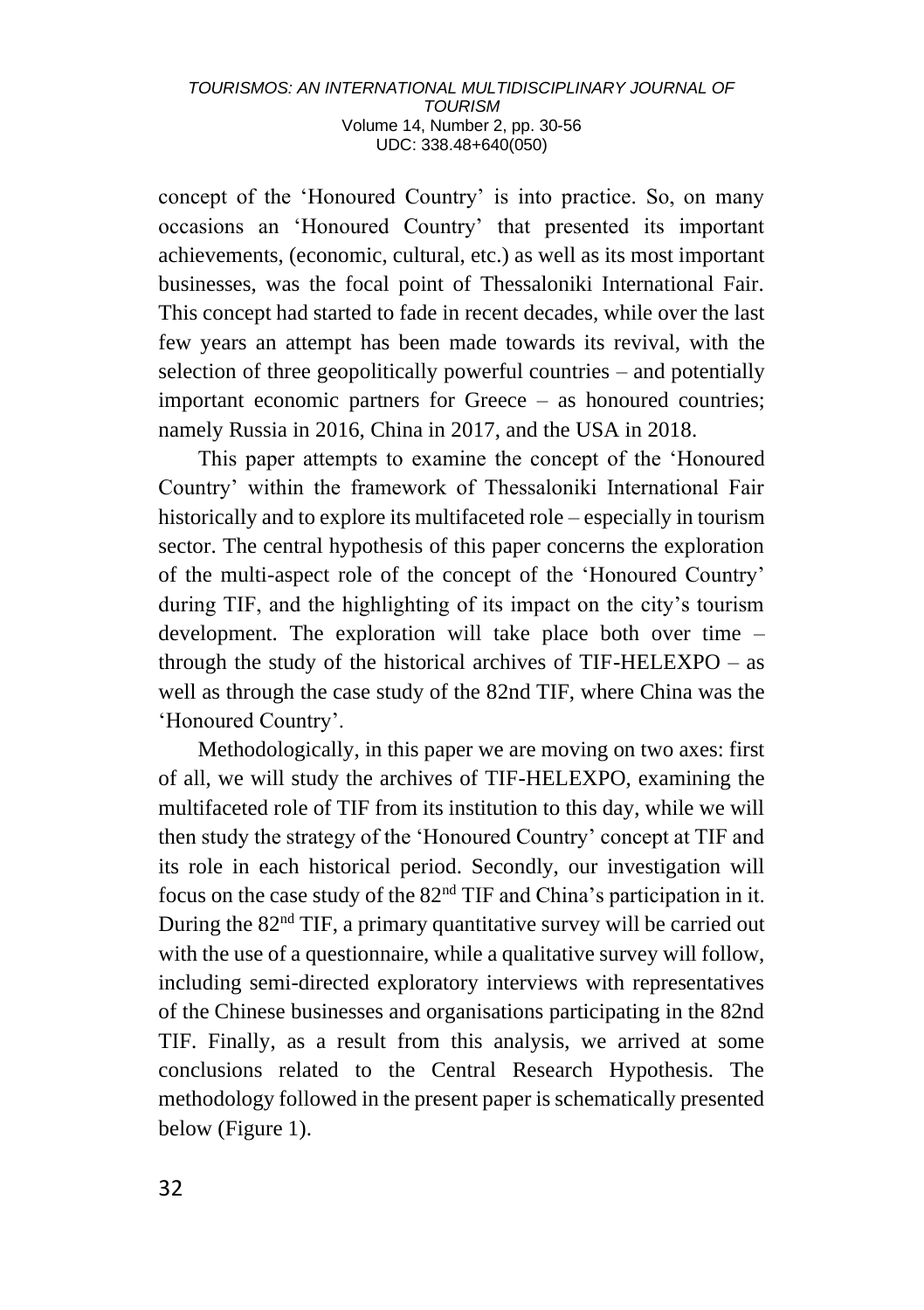

### **Figure 1.** Methodology of the research

# **LITERATURE REVIEW: TRADE FAIR, CITY AND TOURISM DEVELOPMENT**

Trade fairs have a long history that started in antiquity in the form of bazaars. In the late  $18<sup>th</sup>$  century and early  $19<sup>th</sup>$  century, exhibitions took on a more developed incarnation, with the appearance of World Fairs, which were presented mainly in France and England, and later in Germany and other countries. Since then, fairs have had a constant presence through history. This presence has grown alongside the development and progress of our societies. During this long history trade fairs have interacted with their host cities significantly and on many levels.

At present trade fairs hold a powerful position as a product on the global tourism market (Kokkosis et al., 2011), while the MICE (Meetings, Incentives, Conventions, and Exhibitions) sector in general is one of the most rapidly growing sectors of the tourism industry at the global level (Campiranon & Arcodia, 2007). More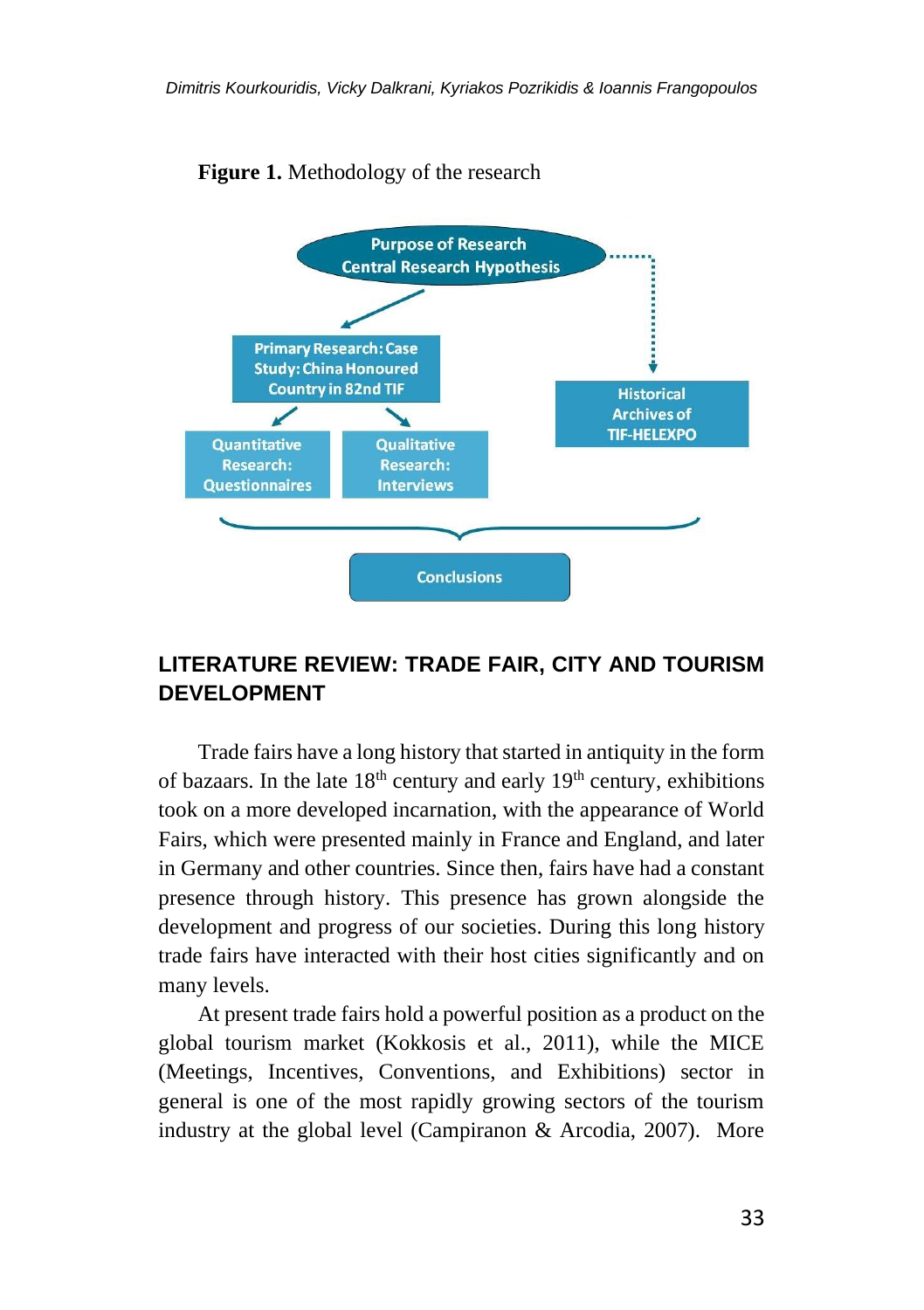specifically, the exhibition sector has been found to make exceptional contributions and offer tremendous prospects to tourism destinations (Wu & Zhang, 2013). The contribution of exhibitions and other related professional events to tourism has attracted particular interest both from researchers and tourism policy-makers at the global level (Lee et al., 2008).

In fact, the competition that has developed in exhibition organising at present has forced trade fair organisers to broaden their field of activity beyond the borders of the area in which the exhibitions are being held. Thus, exhibition organisers do not simply limit themselves to regulating organisational matters; they offer additional services to exhibitors. One of the main responsibilities undertaken is to attract specialised visitors with whom the exhibitors wish to come into contact. Thus, organising meetings between exhibitors and visitors hosted by the organisers through the Hosted Buyers' Programme has now become an important responsibility of the organisers (Han & Verma, 2014). In fact, opportunities for networking and interaction are often referenced as the most significant benefits for participants in trade fairs (Hultsman, 2001). Therefore, networking opportunities greatly motivate participation in trade fairs, a fact that is one of the main reasons behind the increase of such programmes (Han & Verma, 2014), specifically in Europe. Respectively, Cecil and Sperstad (2015) mention the increase in exhibitor participation and the lowering of participation cost for buyers as the main reasons for the increase in the number of Hosted Buyers' Programmes.

Although hosted buyers are mainly interested in the content of the exhibition and the quality and quantity of the exhibits displayed, they are also interested in the place where the exhibition is being held as a tourism destination with socio-cultural importance and appeal, as this affects their overall experience (Lee & Lee, 2014). Visitor satisfaction with their overall exhibition participation experience is of paramount importance for the success of an exhibition destination, as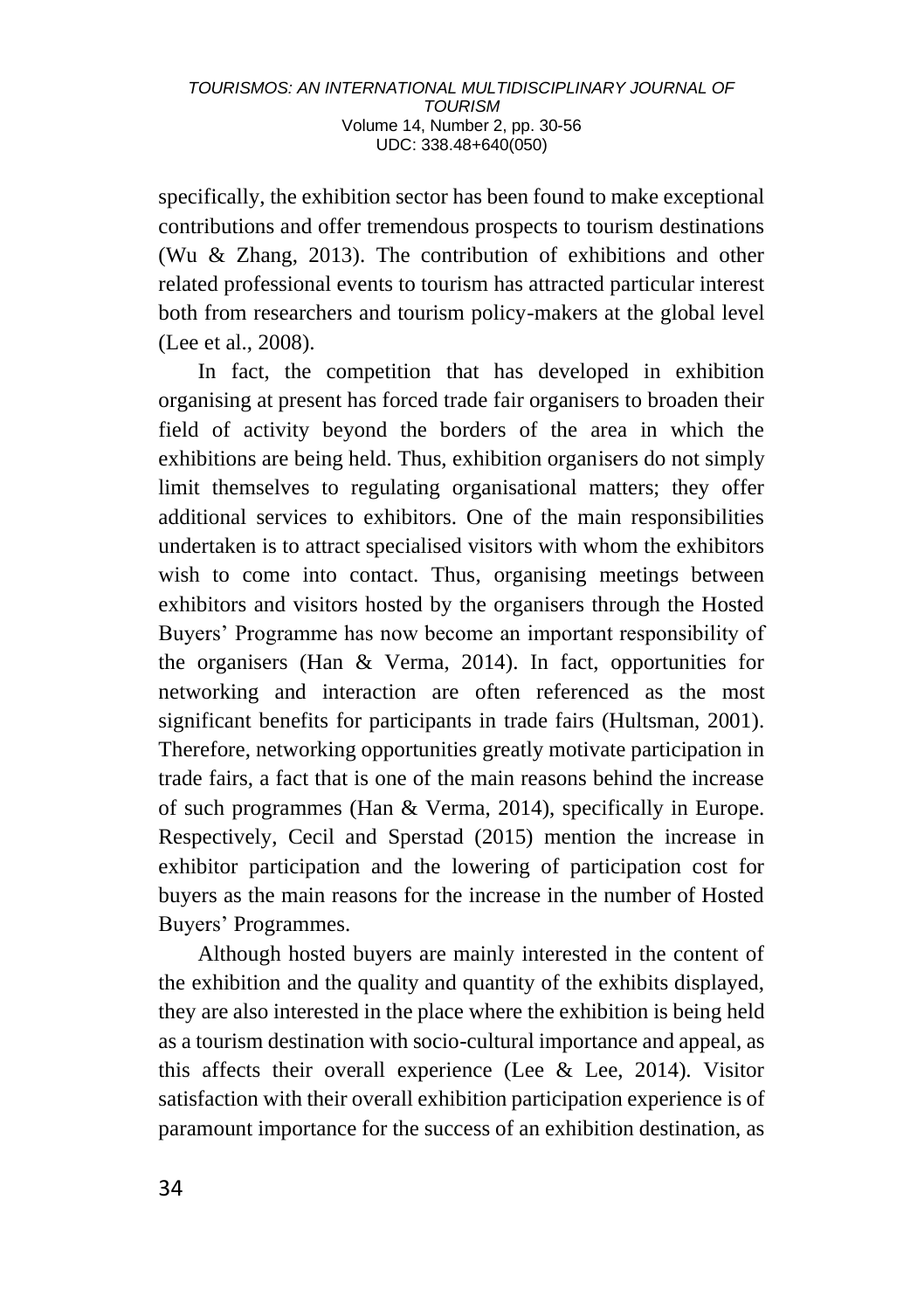this determines their intention to re-visit the destination. Moreover, satisfied visitors can disseminate their positive impressions (word of mouth) to potential tourists, thus contributing towards improving the perception of the place where the exhibition was held as a tourism destination (Zhang et al., 2010). Consequently, exhibitions may encourage visitors to re-visit the destination, as a successful exhibition results in visitor satisfaction and creates the basis for repeat visits (City of Edmonton, 2010; Swarbrooke & Horner, 2001). By hosting such events, cities can be promoted in a number of different potential tourist markets (Richards & Wilson, 2004).

It should be taken into account, however, that trade fair visitors mostly consist of demanding and experienced consumers of exhibition tourism (Seebaluck et al. 2015). For this reason, exhibitions must be innovative in order to offer participants better services, provide them with the information necessary for their work (contacts, meetings, information, etc.) and facilitate their access to the tourism resources of the destination (Rubalcaba-Bermejo & Cuadrado-Roura, 1995).

Jin et al. (2013) explore the characteristics that make exhibition destinations attractive to exhibitors in particular. Among them is the general atmosphere of the destination, regarding the options for entertainment and activities during the available free time. This characteristic includes a tourism aspect, seeing as exhibition participants can evaluate a destination through their participation in recreational and down-time activities. Nonetheless, this aspect has not been explored herein.

Hankinson (2005) studied brand images of destinations from the perspective of tourists visiting a destination for business meetings, incentive events, conferences and exhibitions, and examined their relationship with perceived quality and commercial criteria for selection a business destinations. The analysis carried out resulted in three key factors that play a crucial role for the brand image of a destination: the overall attractiveness of the destination, the functionality (more facilities, professional tourism infrastructure,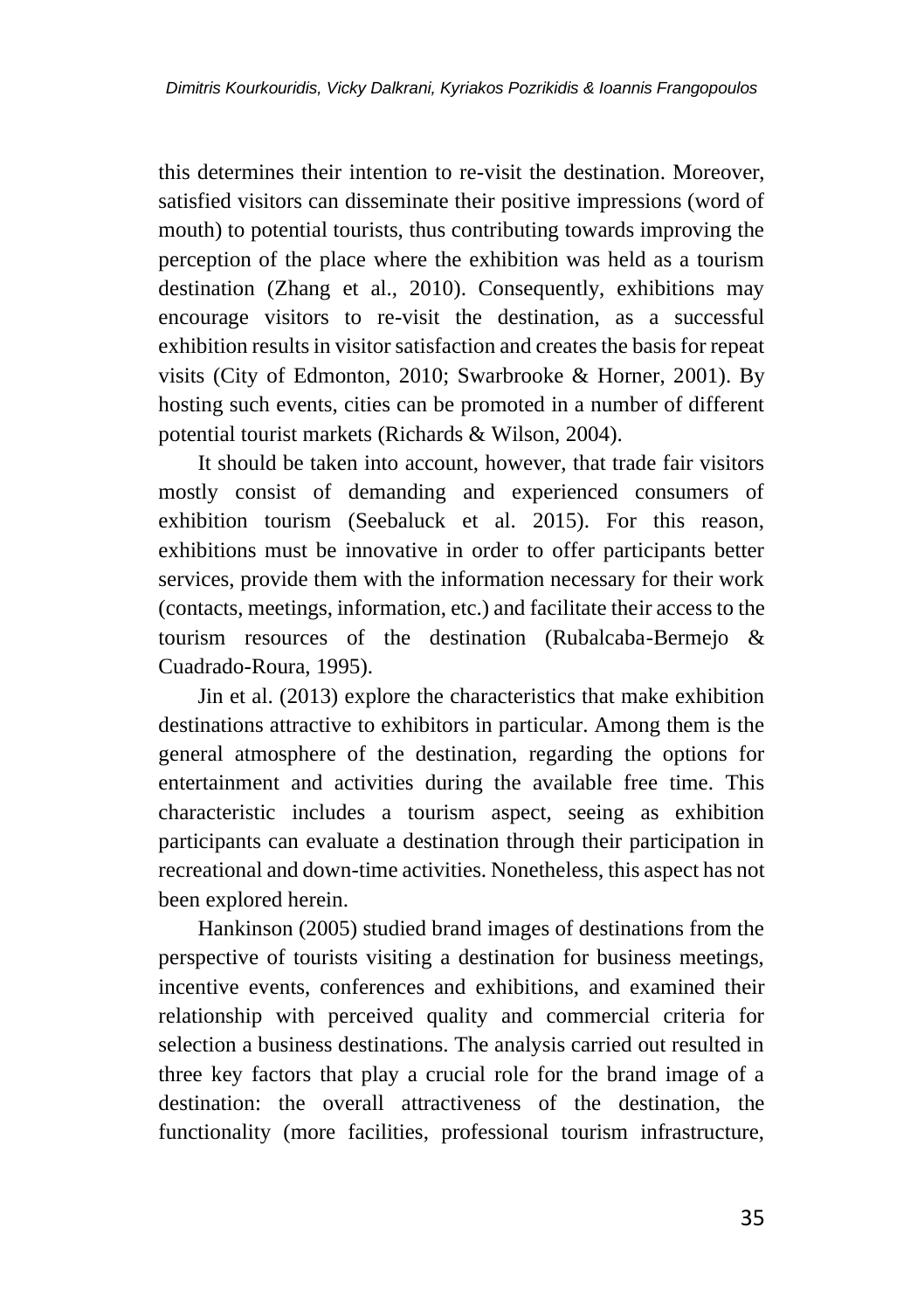accessibility, etc.), and the ambience (events beyond the reason for the visit, variety of activities, tourism areas, destination identity, etc.). While all three factors were correlated with perceived quality, the commercial criteria for the selection of a business destination were found to be dominated by a destination's functional – rather than its ambience-related – attributes.

Similarly, Jin et al. (2010) studied the factors that influence and motivate exhibitors and visitors to participate in trade fairs, which included certain important factors related to tourism. According to the results, visitors and exhibitors have similar views concerning most of the factors that may influence their decision to participate in a trade fair. Professionalism, services and the organiser's reputation were the top three criteria that both groups considered to be of paramount importance. As regards the destination's factors in particular, safety and a positive image of the city were considered particularly important factors for the visitors' decision to participate in an exhibition. Additionally, both groups report factors relating to the entertainment capabilities of the destination (climate, high-quality accommodation, sights, tours and entertainment/night-life), as well as cost. The importance of a destination in the decision of visitors to participate in a trade fair is also stressed in the study by Rittichainuwat and Mair (2012). More specifically, the researchers found that the host destination of an exhibition is the second most important factor - following the factor of special offers - influencing the decision of visitors to participate in an exhibition. Consequently, visitors attach great importance to the destination where the exhibition is being held.

Moreover, although the approach by Boo et al. (2008) focuses on the case of convention tourism, it is still of particular interest, as it confirms the hypothesis that the attractiveness of a destination is linked to the behaviour of visitors during their stay. The research results showed that different groups of people with diverse behaviours during their visit, evaluate cities hosting convention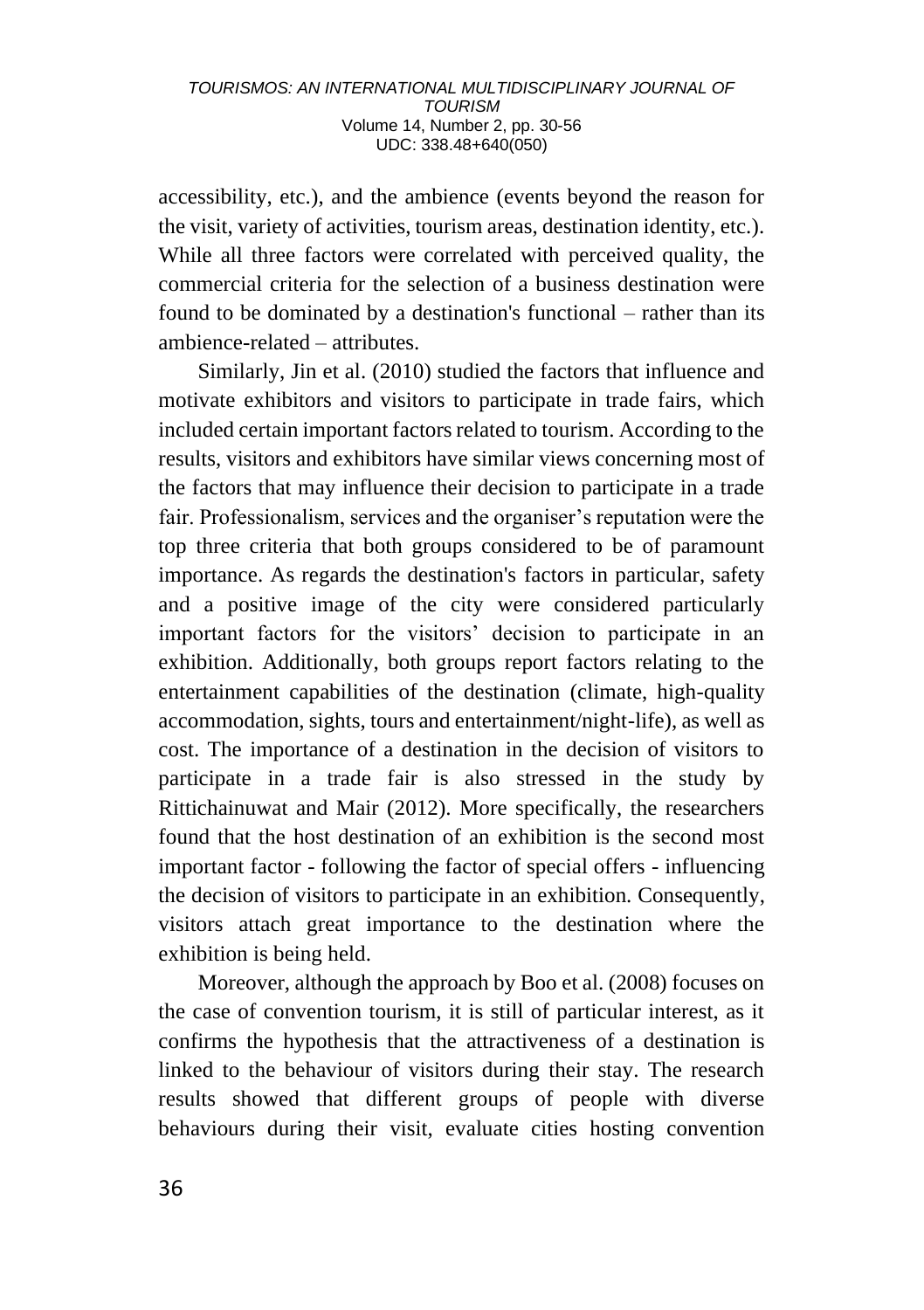tourism in a different manner. Therefore, according to Boo et al. (2008), visitor behaviour is an important factor determining the appeal of a destination.

Through this brief review of the bibliography, the important role that trade fairs can play – as regards tourism for host cities – becomes apparent. Naturally, this is the reason that this subject has attracted the interest of the research community.

In the case of Thessaloniki, TIF-HELEXPO seems to have adopted a combined strategy that involves the internationalisation of its exhibition activities and the attraction of foreign visitors to the city. On the one hand it adopts the strategy of attracting and hosting foreign buyers to trade fairs through its hosted buyers' programme. At the same time, the organization of fam trips is internationally applied for the promotion of tourist destinations and, in the case of the exhibition industry, expresses the postmodern model. In the Greek case, we spoke of a hybrid model that combines postmodern with modern elements but also with practices of attracting and displaying tourist sites of Greece. Thus, the international social capital of the exhibition is strengthened through the cultural capital of local tourist attractiveness (Kourkouridis et al., 2017a; Kourkouridis et al., 2017b). On the other hand, TIF-HELEXPO devised the institution of the 'Honoured Country' at Thessaloniki International Fair as a further tool to supply prestige to its exhibition activity. This institution originates from a previous modernist period of International – Global Exhibitions, adapted to present standards.

Consequently, the strategy mentioned above, combines the cultural aspects of development and the notions of the "social capital", "trust" and "reciprocity" between entrepreneurs, employees and local institutions. TIF-HELEXPO's strategy seems to attribute, following the track of cultural turn, pursuing economic development through local cultural strategies such as those achieved in Silicon Valley, California and elsewhere in the world (Papadimitriou and Frangopoulos, 2018).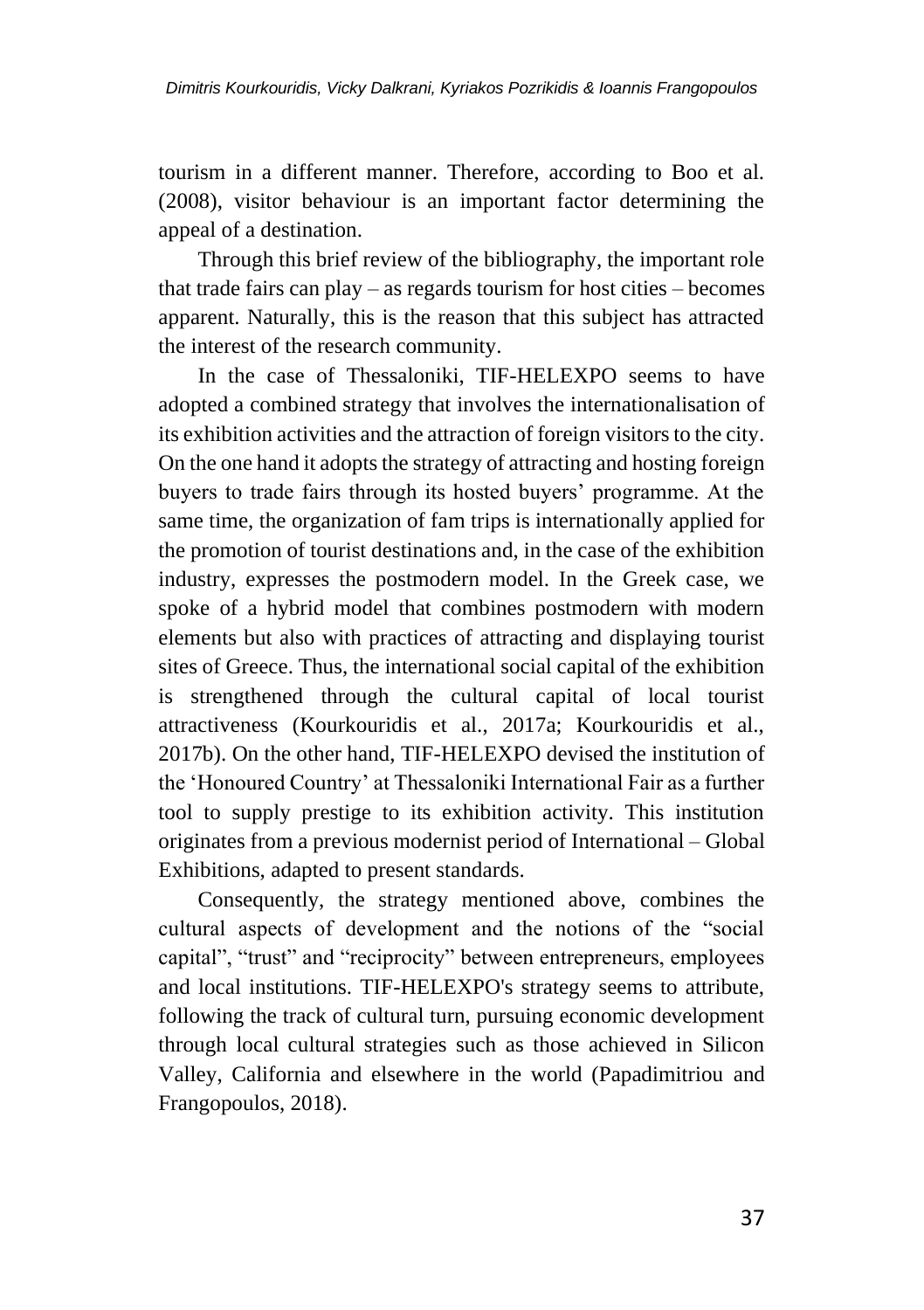# **THESSALONIKI INTERNATIONAL FAIR AND THE CONCEPT OF THE 'HONOURED COUNTRY'**

The city of Thessaloniki, as mentioned in the introduction, has a long exhibition tradition. Thus, the historical development of the city has progressed alongside the development of exhibition activity.

The first references to the early form of exhibition activity (bazaars) come from the Byzantine Era, specifically the  $11<sup>th</sup>$  century AD, with the bazaars that were held every October in the framework of the celebrations for the city's patron saint, Saint Demetrius (Hekimoglou, 2005).

During the times of the Ottoman Empire this event continued. The continuation of this institution is also related to the significant commercial role played by Thessaloniki at the time, seeing as an important portion of goods in the Balkan region were transported through a network of local bazaars, the most important of these being the event in Thessaloniki.

The exhibition history of Thessaloniki, in the modern form of trade fairs that we are familiar with, started in 1925. Nikolaos Germanos and a group of entrepreneurs and journalists of Thessaloniki were inspired to create and materialise the idea of organising the first Thessaloniki International Fair (TIF) in 1925. The first ever TIF was held in October 1926 in the Field of Mars area – near the present grounds – where it remained until 1940 (Hekimoglou & Roupa, 2000).

During its first period of events, 1926-1939, TIF played two roles: On the one hand it had an economic character that was expressed through the need for an increase in commercial transactions in the Balkan region and Eastern Europe, and on the other it had a political character, expressed through official state participations that presented their progress and new products (Kourkouridis et al., 2016).

The next TIF was held eleven years after the 1939 event due to World War II and the destruction of the facilities brought about by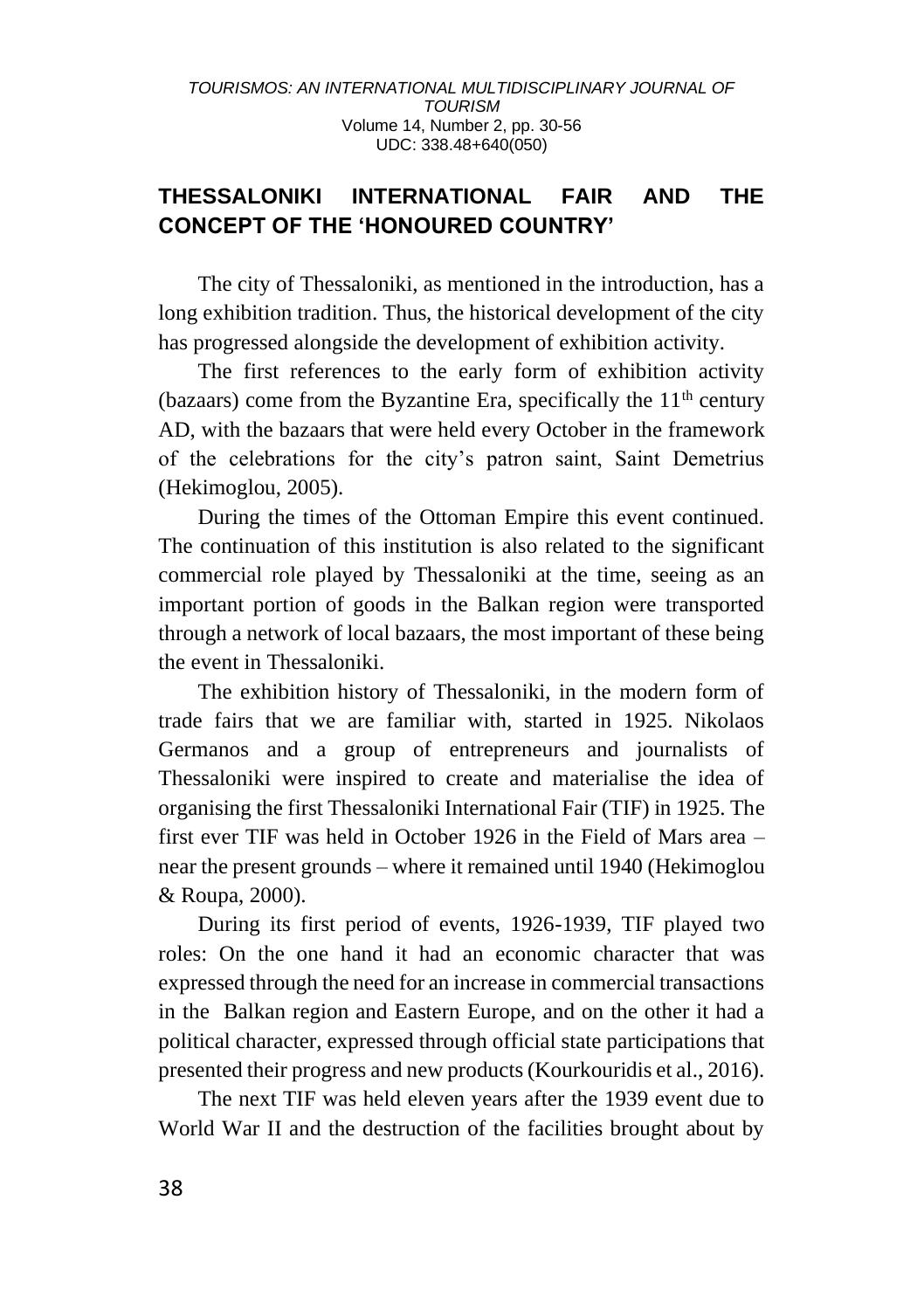the war. The first post-war TIF was organised in 1951 at new facilities located where Thessaloniki's present exhibition centre is (Pozrikidis, 2014). This event – and all those that followed until  $1970 - was$ carried out in the broader framework of the era for the economic – production regeneration of Greece, as well as the Cold War transition period, during which exhibition activities were characterised by national participation of countries with great prestige and financial power, such as the USA and the USSR.

From 1970 onwards exhibition activity gradually took on a new form, through which trade fairs took to the fore. These trade fairs concerned one specific sector and concentrated entrepreneurial interest in that sector. Thus, the importance of the general fair's role gradually faded and that of trade fairs specialising in specific sectors was strengthened (Pozrikidis, 2013).

That specific exhibition form continued until recently (2010), however, in the framework of the financial crisis and the intensification of the need for extroversion in the Greek economy, an effort was made to strengthen the international character of the exhibitions held in Thessaloniki. Thus, a more organised and systematic effort was made to attract foreign commercial visitors (Kourkouridis et al., 2016).

During the 00s, in an effort to stimulate TIF's international role, a new strategy was adopted, which was expressed through the concept of the 'Honoured Country'. Specifically, the institution began in 1998, as an evolution of official state participations, and it has been repeated nine times so far (Table 1.).

**Table 1.** The concept of the 'Honoured Country' at TIF

| Year | <b>Trade Fair</b> | <b>Date</b> | <b>Honoured</b><br>Country' |
|------|-------------------|-------------|-----------------------------|
|      |                   |             |                             |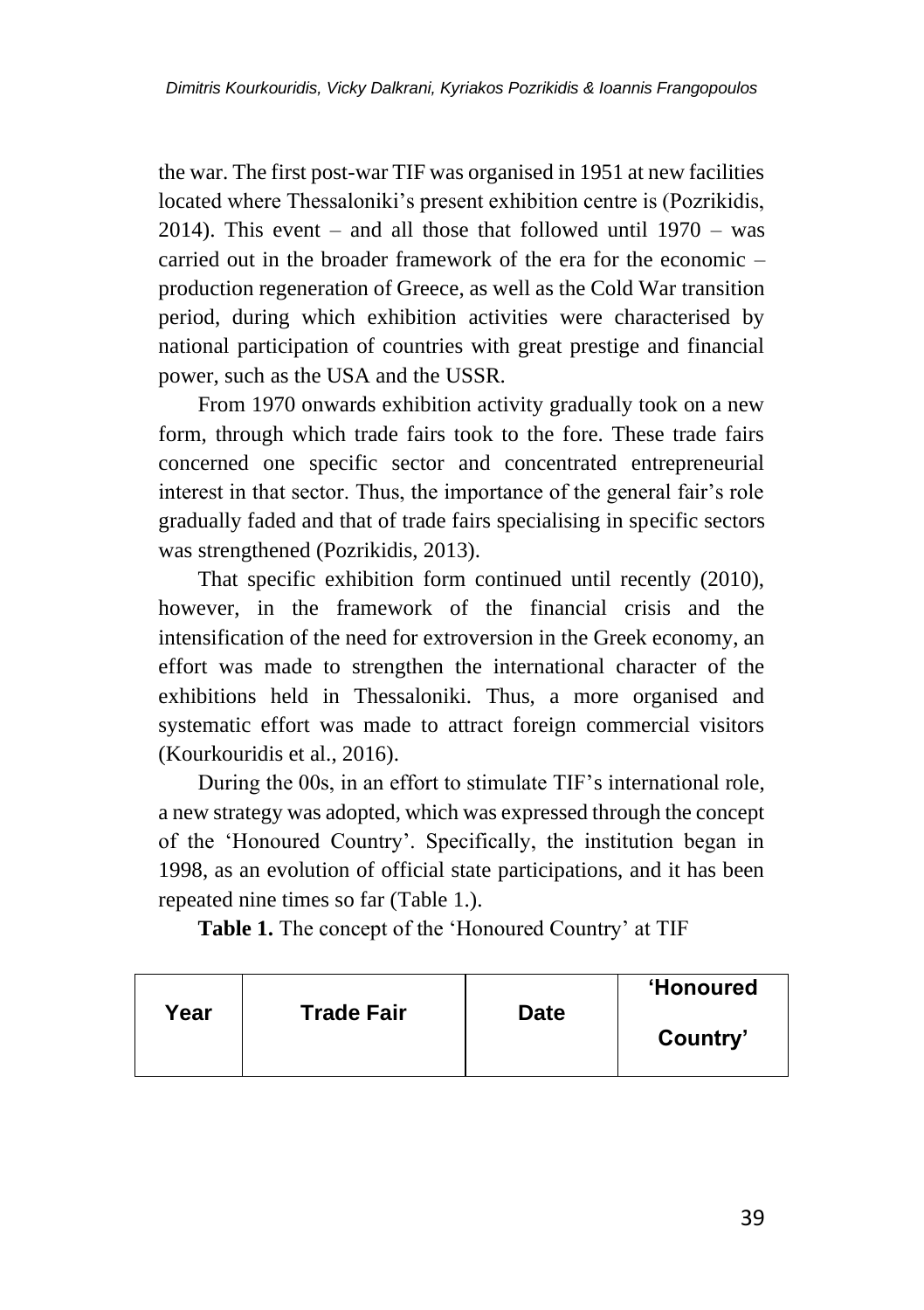| 1998 | 63rd TIF                                    | $5 - 14$<br>September | China      |
|------|---------------------------------------------|-----------------------|------------|
|      | 65 <sup>th</sup> TIF                        | 1998<br>$2 - 11$      |            |
| 2000 |                                             | September             | <b>USA</b> |
|      |                                             | 2000                  |            |
| 2002 | 67 <sup>th</sup> TIF                        | $7 - 15$<br>September | France     |
|      |                                             | 2002                  |            |
|      | 73rd TIF                                    | $6 - 14$              |            |
| 2008 | Thessaloniki<br><b>nternational</b><br>Fair | September             | Italy      |
|      | by<br><b>HELEXPO</b>                        | 2008                  |            |
|      | 74th TIF                                    | $5 - 13$              |            |
| 2009 |                                             | September             | India      |
|      |                                             | 2009                  |            |
| 2010 | 75 <sup>th</sup> TIF                        | $11 - 19$             |            |
|      |                                             | September             | Hungary    |
|      |                                             | 2010                  |            |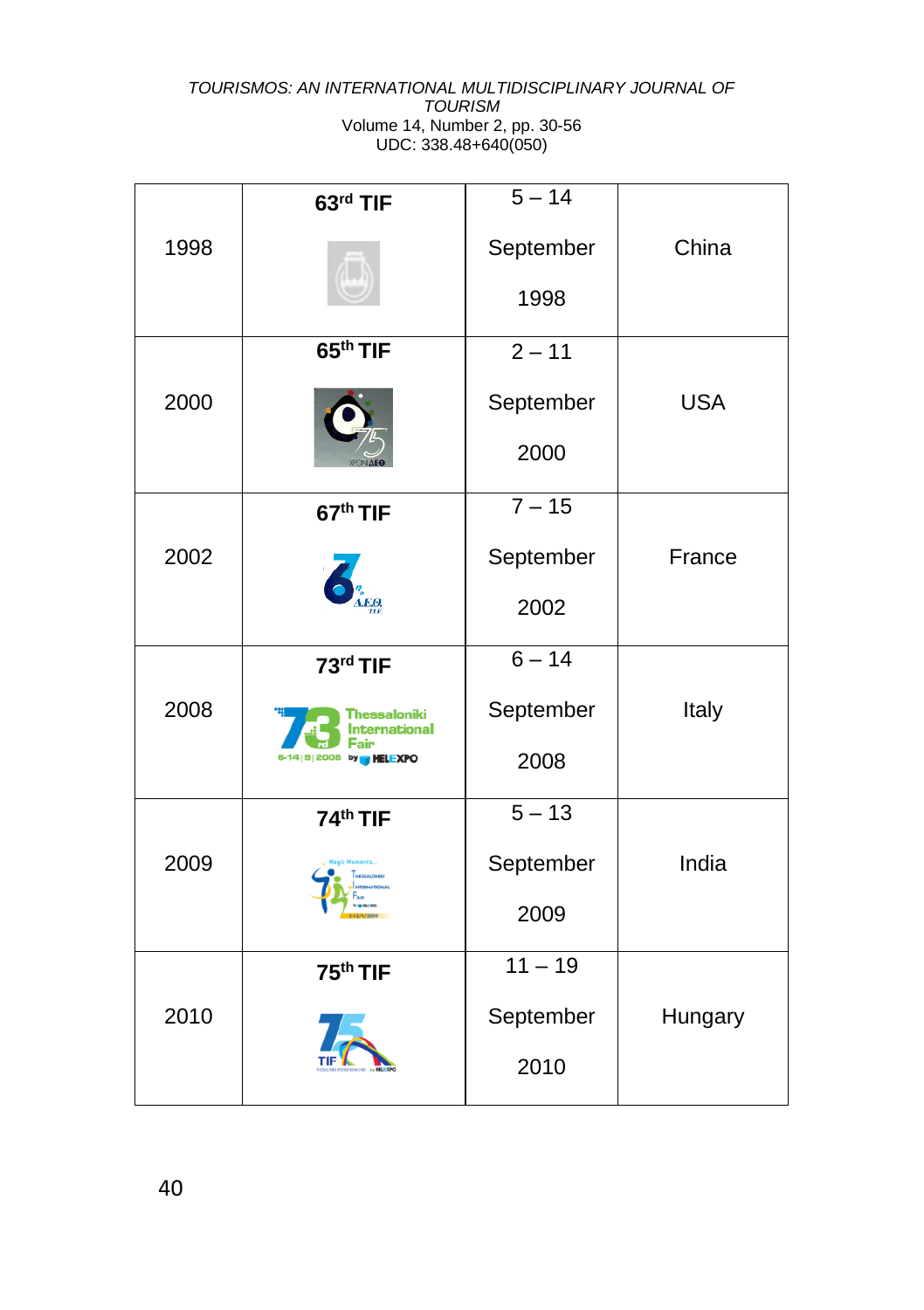| 2011 | 76 <sup>th</sup> TIF              | $10 - 18$ |            |
|------|-----------------------------------|-----------|------------|
|      | ΆЕΘ                               | September | Serbia     |
|      |                                   | 2011      |            |
|      | 81 <sup>st</sup> TIF              | $10 - 18$ |            |
| 2016 | <b>DESCAC</b><br>ROBERTA          | September | Russia     |
|      |                                   | 2016      |            |
|      | 82 <sup>nd</sup> TIF              | $9 - 17$  |            |
| 2017 | Aieθvńc'Ekθeon<br>ovíkne<br>eooan | September | China      |
|      |                                   | 2017      |            |
|      | 83rd TIF                          | $8 - 16$  |            |
| 2018 | 8-16 9 2018                       | September | <b>USA</b> |
|      |                                   | 2018      |            |

**Source:** HELEXPO [www.helexpo.gr](http://www.helexpo.gr/)

In recent years the institution has been strengthened and at the last three events the honoured countries at TIF have been the three most important geopolitical powers of the planet and potentially significant economic partners of Greece, namely Russia in 2016, China in 2017 and the USA in 2018. This is indicative of the importance and attention paid to the specific institution.

At this point it is worth noting the reference made to the 83<sup>rd</sup> TIF – at which the USA will be the 'Honoured Country' – made by US President Donald Trump during his joint press conference with Greek Prime Minister Alexis Tsipras, immediately following their meeting at the White House on 17 October 2017: *"I am particularly happy*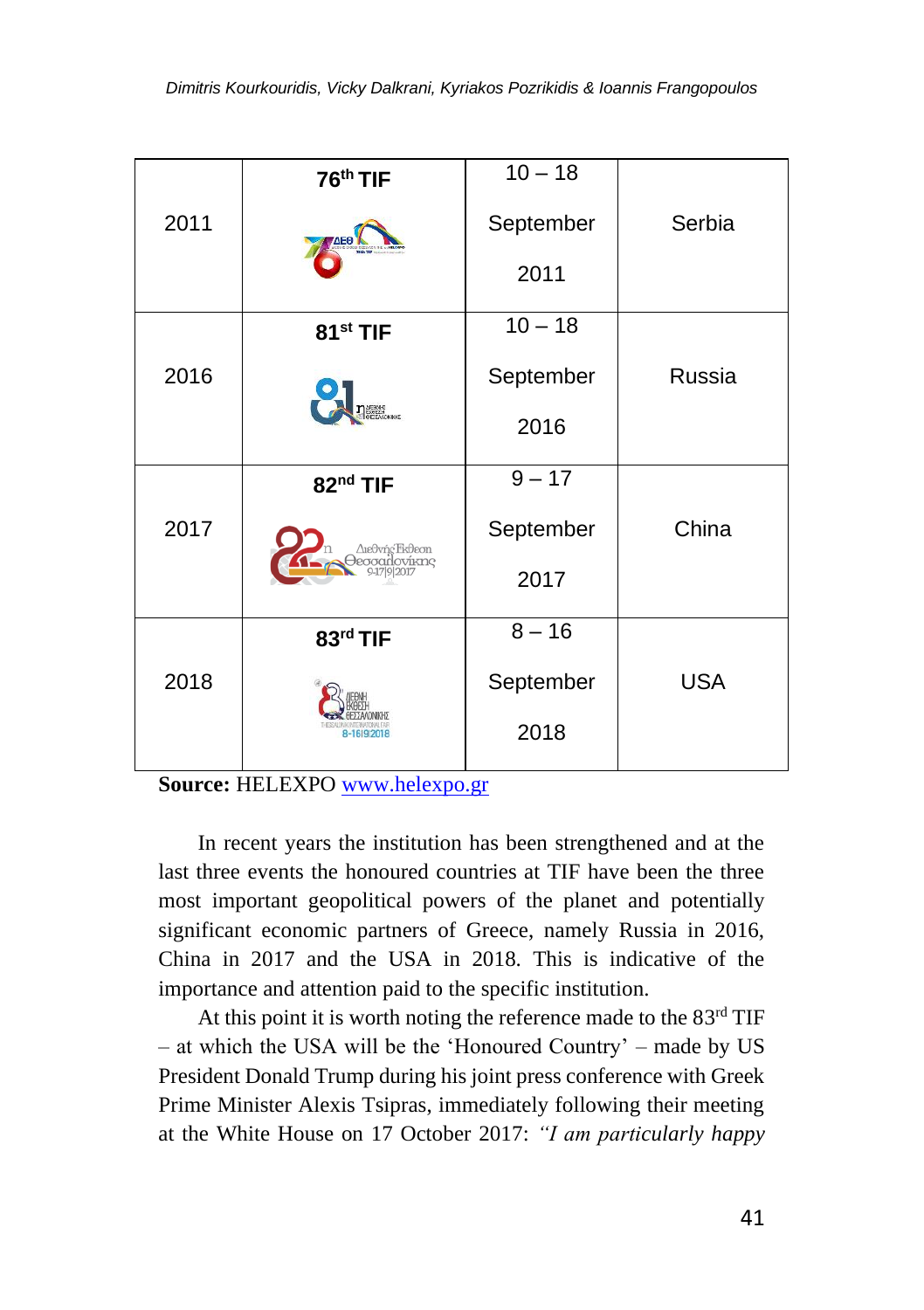*that the US will be the 'Honoured Country' at the Thessaloniki International Fair next year. It is a great opportunity for US enterprises to show their capabilities"*.

# **THE CASE STUDY OF CHINA AS 'HONOURED COUNTRY' AT THE 82nd THESSALONIKI INTERNATIONAL FAIR**

China had a meaningful presence at the 82nd TIF, hosted at the largest pavilion in the exhibition centre (pavilion 13). The Chinese participation consisted of 167 exclusively Chinese enterprises and organisations represented by 400 individuals, and it covered an area of 6000 square metres (Figure 2). The Chinese exhibition mission represented the most important sectors of the Chinese economy, which attracted the interest of Greek companies, as well as the broader public (HELEXPO: www.helexpo.gr).

Among the 167 Chinese companies and organisations participating in the 82nd TIF were 7 with global activity: China Cosco Shipping Corporation, China Development Bank, Shehua Group Corporation Limited, Huawei Technologies Co. Ltd, Zhongxing Telecommunication Equipment Corporation, State Grid Corporation of China, and Air China.

Figure 2. Design Plan, Pavilion 13: Chinese Participation.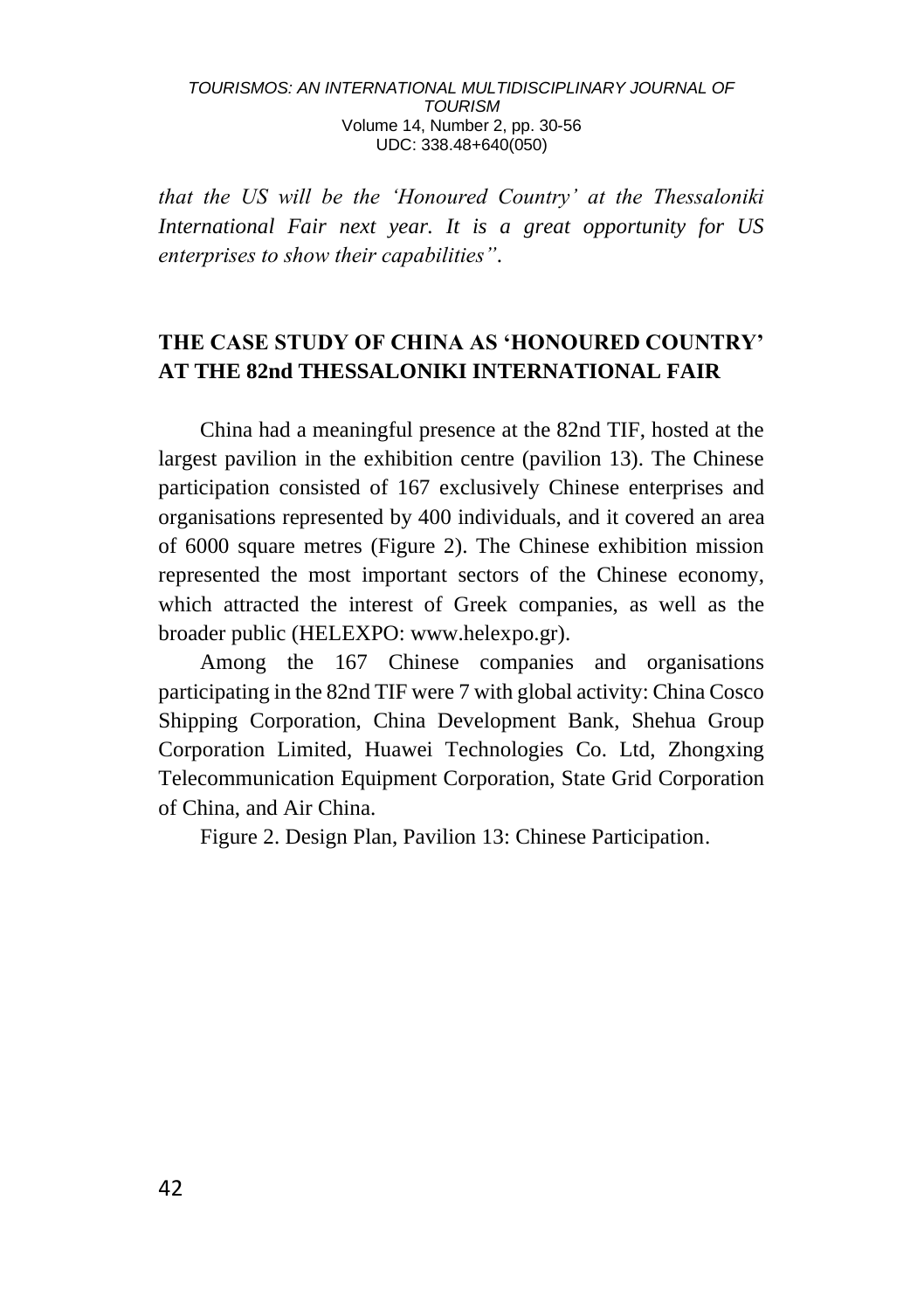



Source: HELEXPO www.helexpo.gr

Furthermore, from the technology sector, apart from the ZTE Company, which is an international power in the telecommunications sector, participants included twenty three smaller high-tech companies from Shanghai. Lastly, as mentioned previously, the Chinese participation included China Development Bank – CDB, one of the largest development finance institutions in the world.

At the same time, in the framework of China being the 'Honoured Country' at the 82nd TIF, important one-day meetings were organised aiming towards promoting the prospect of business cooperation between Greece and China. These one-day meetings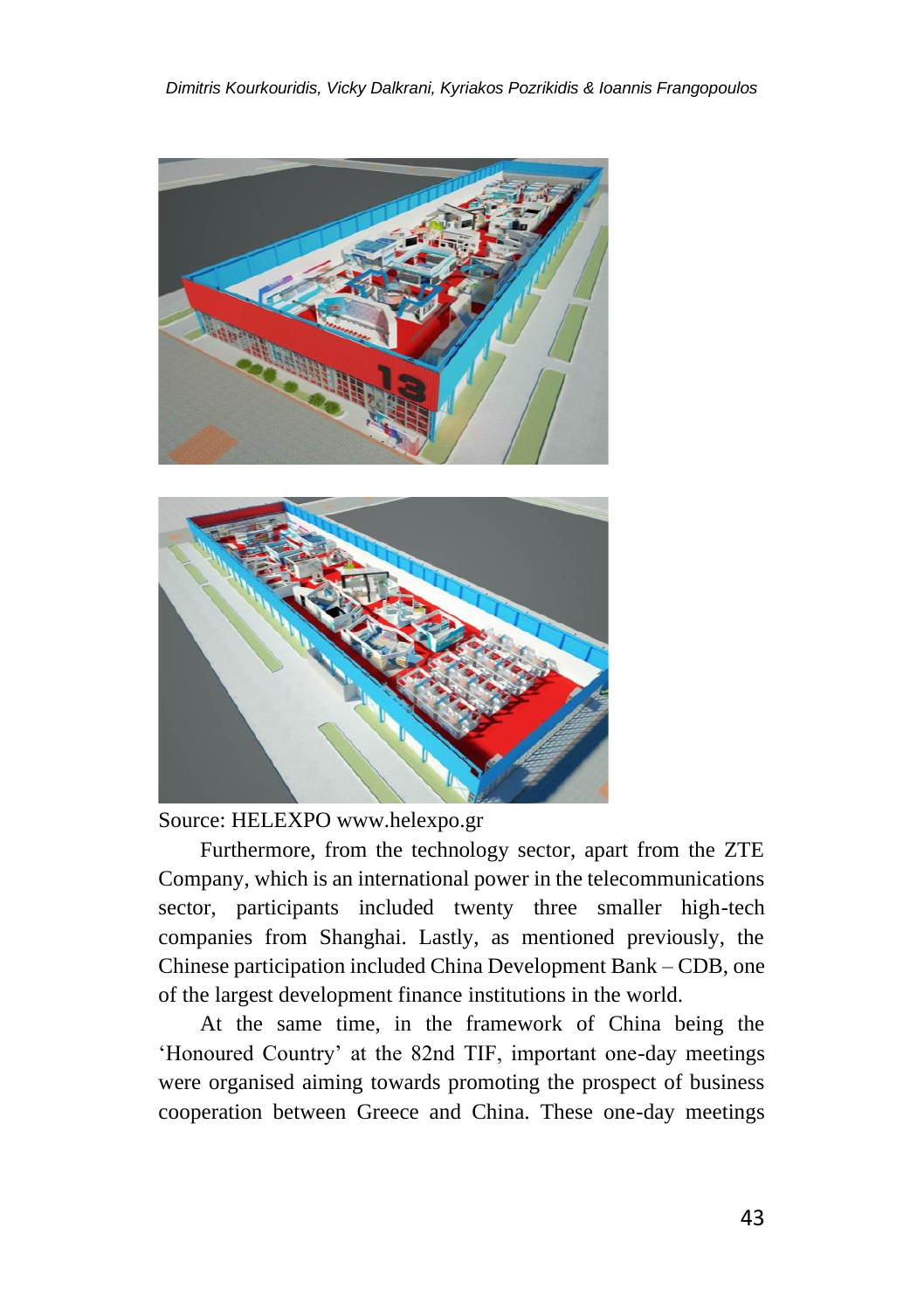provided Greek and Chinese companies with the opportunity to exchange views and to develop a discussion on investment opportunities offered by Greece in the sectors of energy, telecommunications, transports and new technologies in general.

Lastly, it should be mentioned that during the 82nd TIF a series of cultural events were held, such as the Art Troupe of Beijing Sport University (BSU) events, as well as the 'China at the NTNG' exhibition organised by the National Theatre of Northern Greece (HELEXPO: www.helexpo.gr).

Therefore, all of the above indicates that the Chinese participation as 'Honoured Country' at the 82nd TIF, had geopolitical and cultural dimensions, apart from the obvious financial dimensions.

# **RESEARCH METHODOLOGY**

# **Framework – Research Identity**

The aim of our research, as mentioned above, was to explore the tourism dimension of the 'Honoured Country' institution at TIF. This research included two parts, quantitative research on the one hand and qualitative research on the other. The survey sample for both parts of the research included representatives of the 167 Chinese companies participating in the 82nd TIF in the framework of the 'Honoured Country' concept, who were approximately 400 in number.

For the needs of the quantitative research a questionnaire was developed with 20 closed questions divided into 4 units, while for the needs of the qualitative research an interview guide was developed with ten open ended questions divided into three units. Our research was carried out from 7 to 17 September 2017. In total 116 questionnaires (response rate ≈30%) and 20 interviews were collected.

# **Sample Description**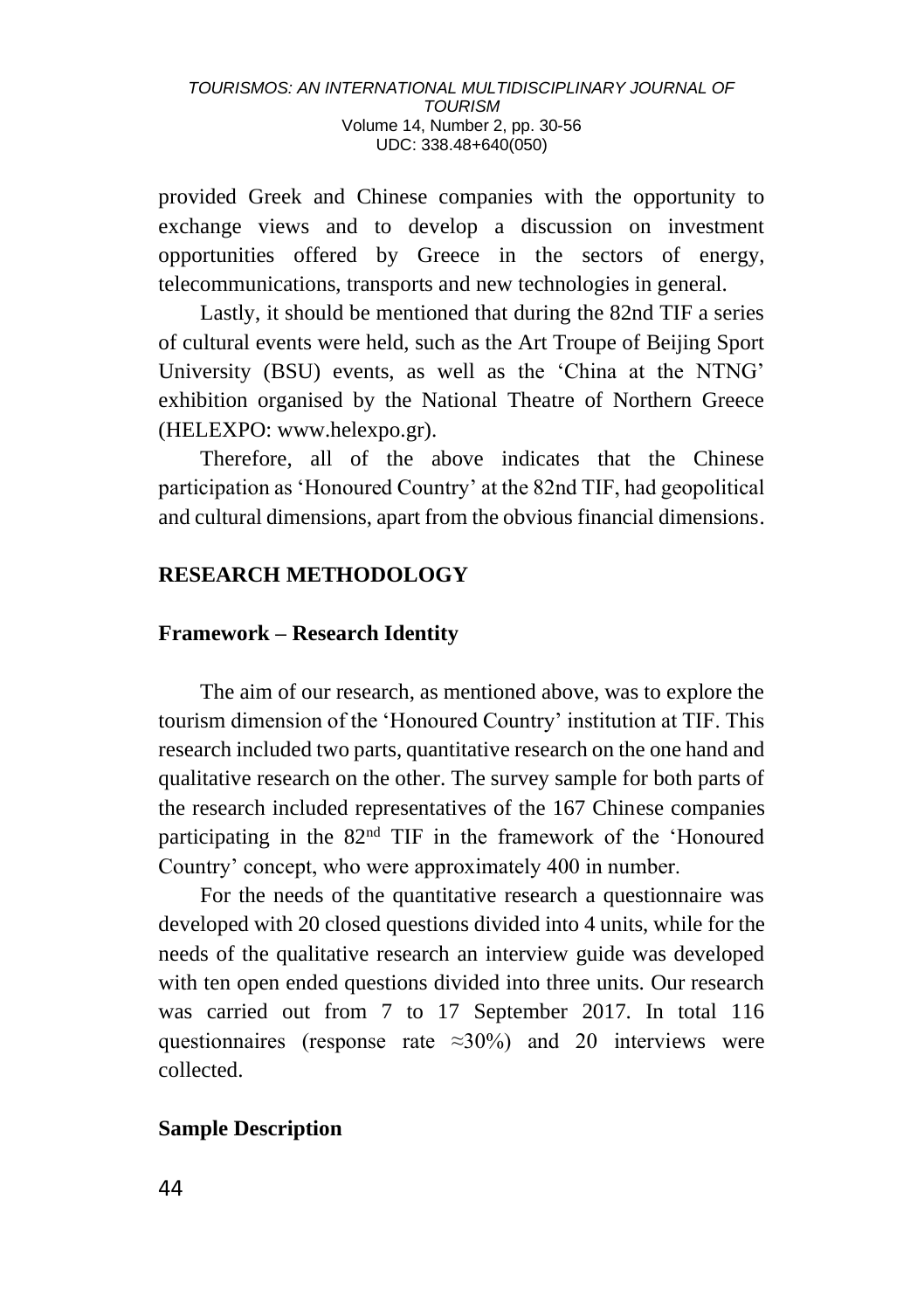A description of our sample is provided in the first part of our quantitative research. As far as the gender of our sample is concerned, it is split between male (56.9%) and female (43.1%). Most of the respondents are younger people. More specifically, 49,1% of the respondents are between 25 and 35 years of age, 34,5% are 36 to 50 years old, 8,6% are under the age of 25 and, lastly, 7,8% of our respondents are older than 50 years of age.

Furthermore, the biggest percentage of our sample are lowmedium staff (60,4%), while 24.3% are directors / managers and 15,3% are top executives.

Finally, it should be mentioned that the business sectors represented by our sample vary greatly, covering a huge range of activities. More specifically, 34.6% of our respondents work in commerce, 18.8% come from the actual production sector, another 18.8% work in the science and technology sector, 14.3% work in the services industry, and, lastly, 13.5% come from various other business sectors.

It is thus made clear that our sample is indeed representative, as it clearly depicts the features of our research population.

# **RESEARCH FINDINGS**

### **Participation In The 82nd Tif**

In the second part of our research an effort is made to examine the opinions and perspectives of the participants in the 82nd Thessaloniki International Fair. Our respondents evaluated the 82nd TIF very positively. More specifically, about sixty two percent (62%) of our respondents were very positive (Figure 3). Our respondents gave almost the same positive reply when asked about the effectiveness of their participation in the 82nd TIF, with 62% positive reactions (Figure 4).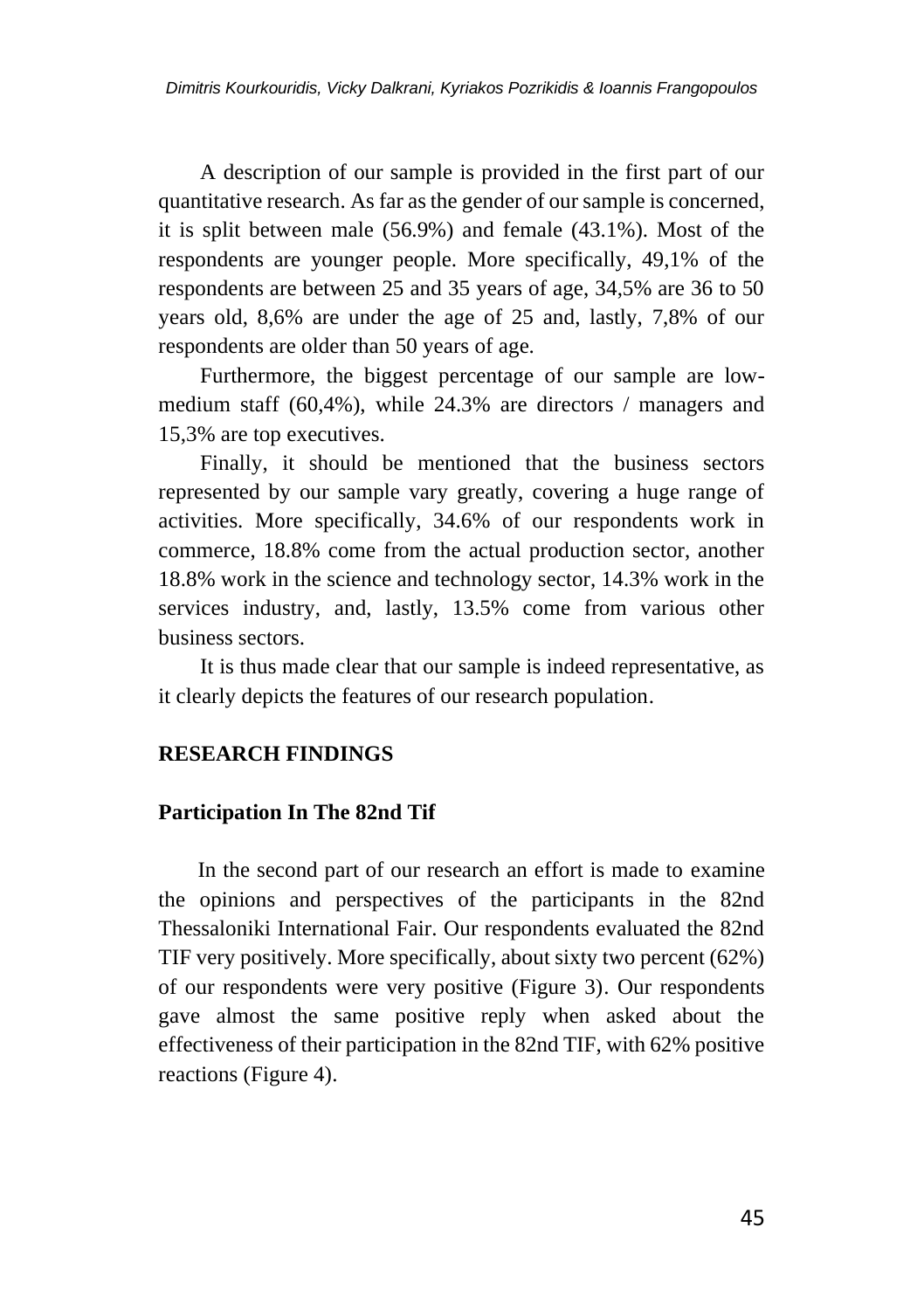**Figure 4.** Evaluation of the effectiveness of the participation in the



### **Figure 3.** Evaluation of the 82nd TIF

As a result of the qualitative research, our respondents pointed out that, "(TIF is) very diversified and a very good platform to communicate with many people". Most of the respondents appreciated the fact that there were many visitors at the fair, but they did not like that they were not professionals.

### **Visit To Thessaloniki**

In the third part of our research, the participants are asked to express their opinion about the city of Thessaloniki, from a visitor's point of view. It is interesting to see that a high percentage of our respondents said that they visited either touristic archaeological sites (33%) or restaurants and bars of Thessaloniki and the broader region (24%) during their stay in Thessaloniki. A high percentage, coming to twenty percent (20%), replied that they did some shopping in the area. It should also be noted that many people decided to visit entertainment venues, such as clubs, etc. (10%) (Figure 5).

When we asked these people to rate Thessaloniki as a tourist destination, their replies were very positive, as more than eighty one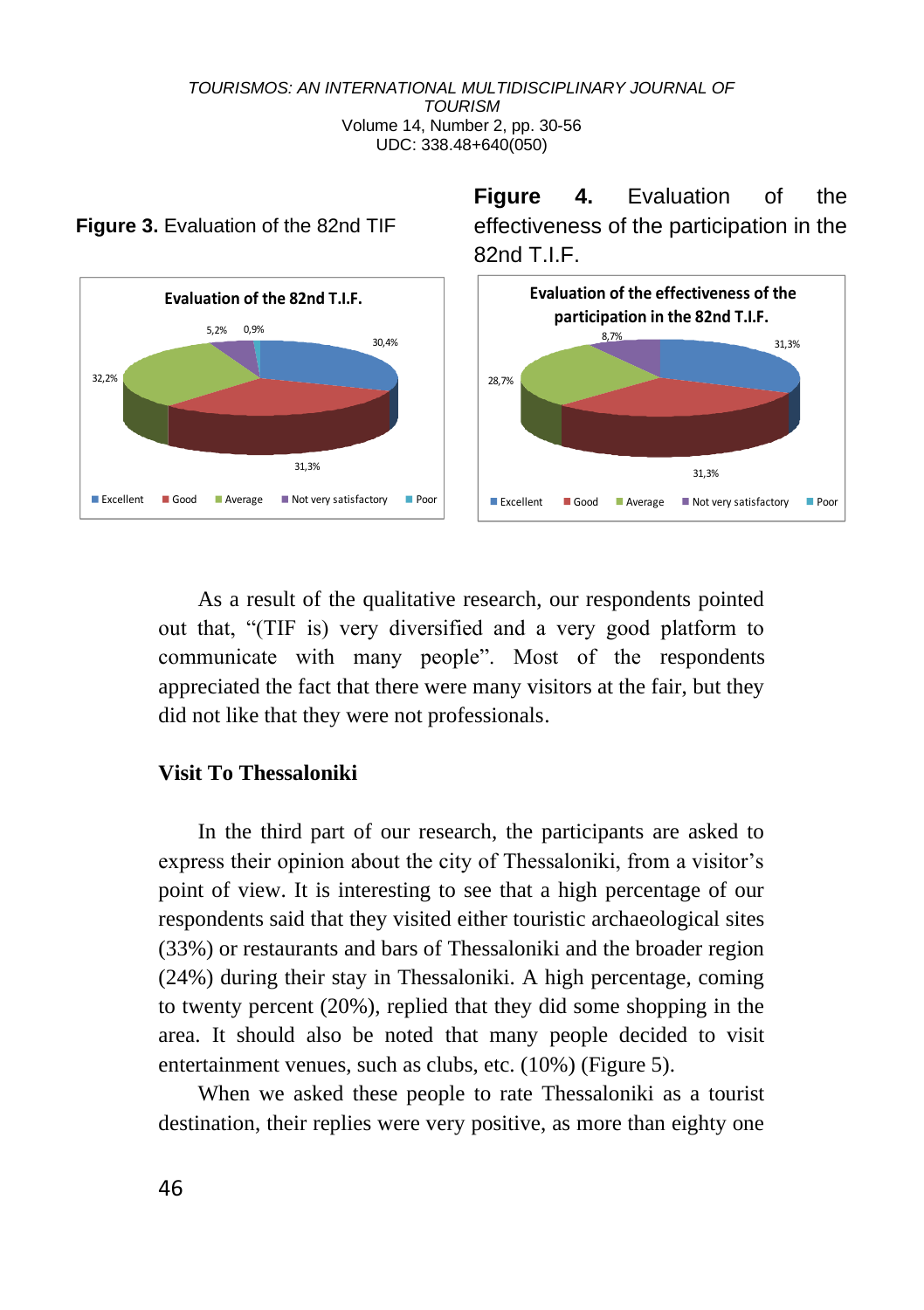percent (81%) rated Thessaloniki as a very good or good tourist destination. On the contrary, only 3.8% of respondents made a negative evaluation of the city of Thessaloniki (Figure 6).



**Figure 5.** Which of the following did you





The qualitative research showed that almost all of the interviewees appreciated the beautiful scenery and the proximity of the city to the seafront: *"I like the scenery, the seafront and the clean air".* What's more, local food, vivid nightlife and archaeological sites are indisputably attractive aspects of the city for Chinese tourists. As one of our respondents pointed out, *"the nightlife is so cool and the food is amazing".*

We also asked questions with regards to the infrastructure of Thessaloniki and the replies we got were mostly positive. More specifically, all questions on sub-categories in the infrastructure section (Transportation, Accommodation, Entertainment, Tourism Infrastructure, Bars-Restaurants, Shopping, Other Services), acquired positive reactions (good or very good) (Figure 7). The same positive image was given by our respondents with regards to the combination of prices and quality of the products and services in Thessaloniki, which were mostly rated as high or very high and in some cases average (Figure 8).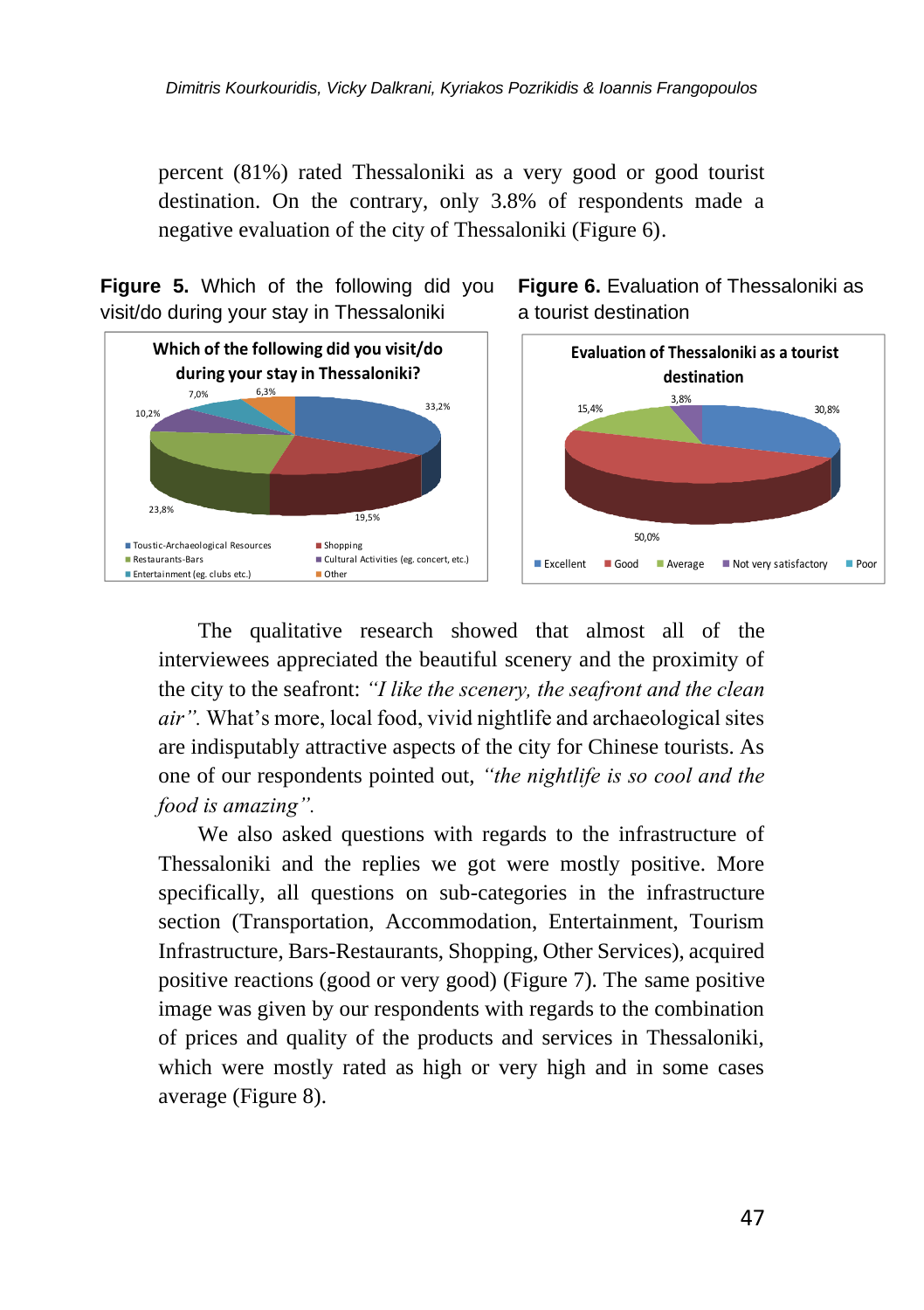

# **Figure 7.** Evaluation of the level of the following infrastructure/services

# **Figure 8.** Evaluation of the characteristics of the local residents in Thessaloniki



Our respondents evaluated the accessibility to Thessaloniki from their country as normal with 79% (Figure 9). The conclusion we came to after examining the replies to this particular question was that accessibility for a traveller visiting Greece from such a distant country, i.e. China, is considered normal, regardless of whether they arrive in Greece via some European capital or be it the European capital itself that is being visited. This is usually the case for trips as long as that from China to Europe.



### **Figure 9.** Evaluation of accessibility to Thessaloniki from your country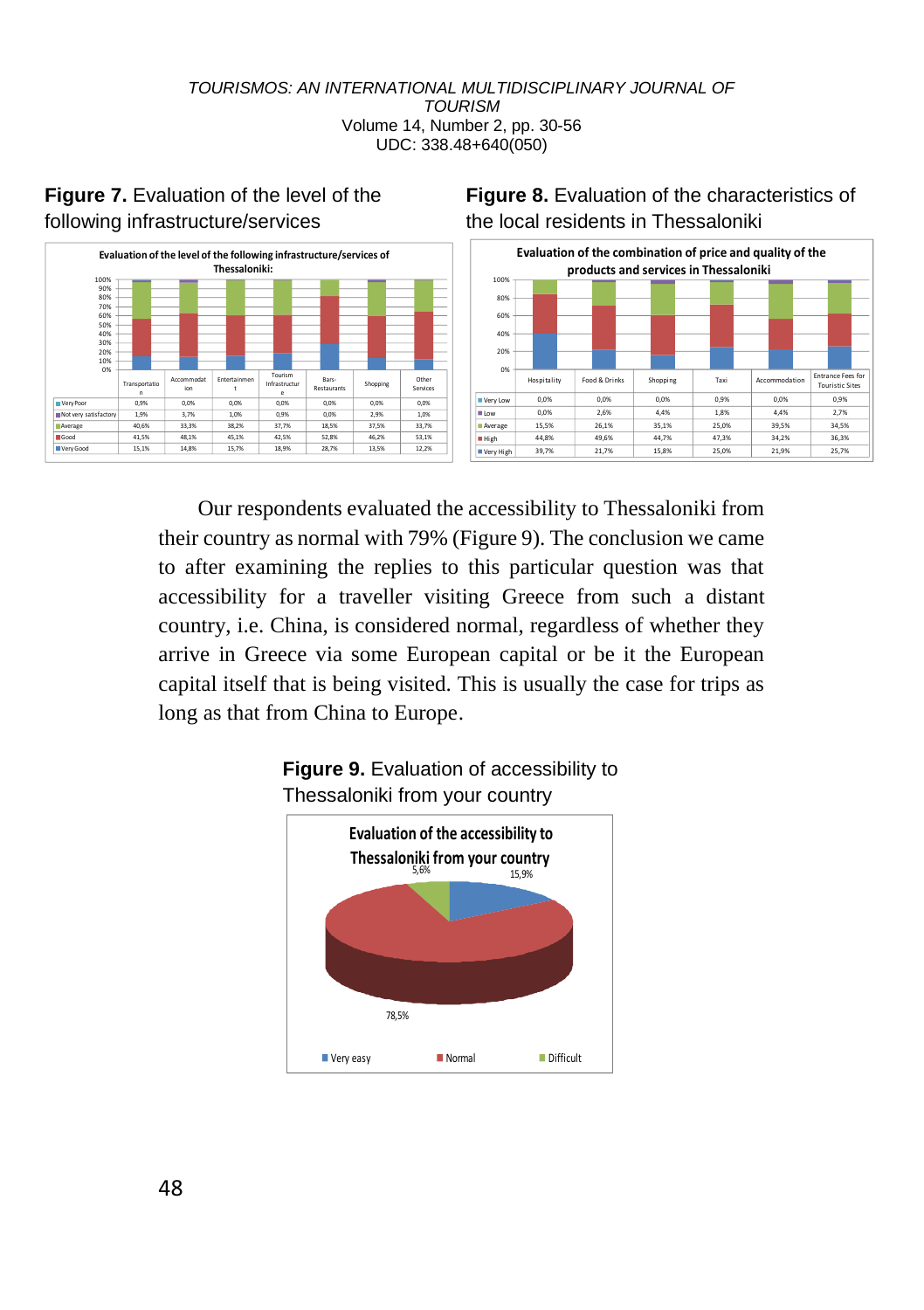**Figure 10.** Evaluation of the following characteristics of the local residents in Thessaloniki



When we asked our visitors to rate the actual local residents of the city of Thessaloniki, most considered the residents of Thessaloniki to be hospitable, friendly and very willing to provide assistance (Figure 10).

# **Opinion Of Thessaloniki As A Tourist Destination**

In the fourth part of our research, the participants are asked about their opinion of Thessaloniki as a destination for tourism. To our question on whether they would choose Thessaloniki as a tourist destination more than 74%, were rather positive (yes and probably yes), while on the other hand the percentage of the respondents providing a negative reply (no and probably no) is less 5% (Figure 11).

| Figure 11. Would you choose Thessaloniki | <b>Figure 12.</b> Which characteristics of       |  |
|------------------------------------------|--------------------------------------------------|--|
| as a tourist destination in the future?  | Thessaloniki would you consider attractive for a |  |
|                                          | tourist from China?                              |  |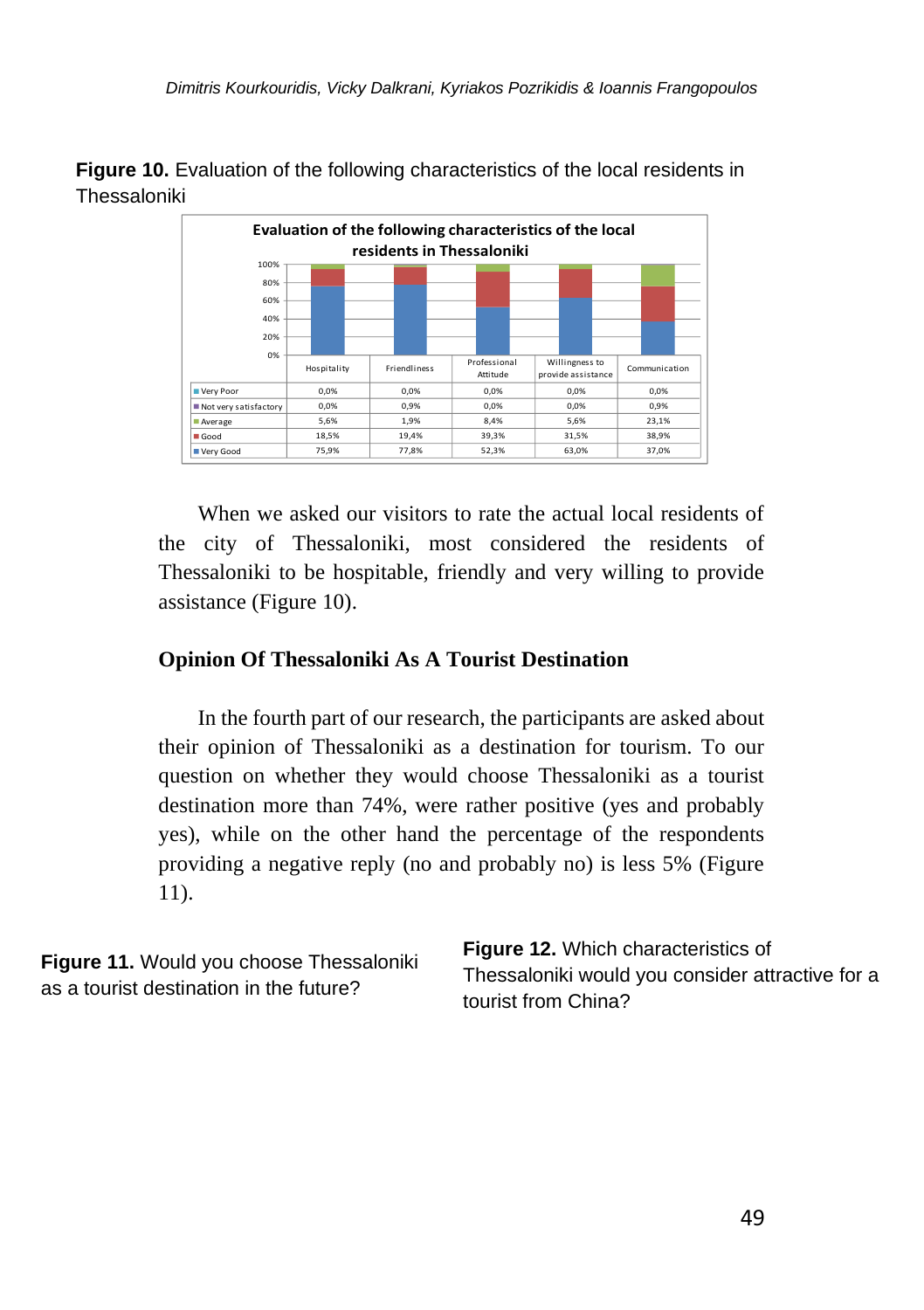

The most attractive characteristics of Thessaloniki for tourists from China are: The local culture, with 25%, the tourism and archaeological resources, with 21%, and the proximity to other tourist sites/destinations, with 17% (Figure 12).

The qualitative research showed that many of the interviewees were very positively disposed towards the idea of visiting Thessaloniki again. As one respondent characteristically highlighted, *"Chinese people only know Athens and Santorini. Thanks to TIF, more and more Chinese people are getting to know Thessaloniki as well"*.

**Figure 13.** Following your participation in the 82nd TIF, how would you describe Thessaloniki as a tourist destination?

**Figure 14.** Would you propose Thessaloniki as tourist destination to your friends and relatives?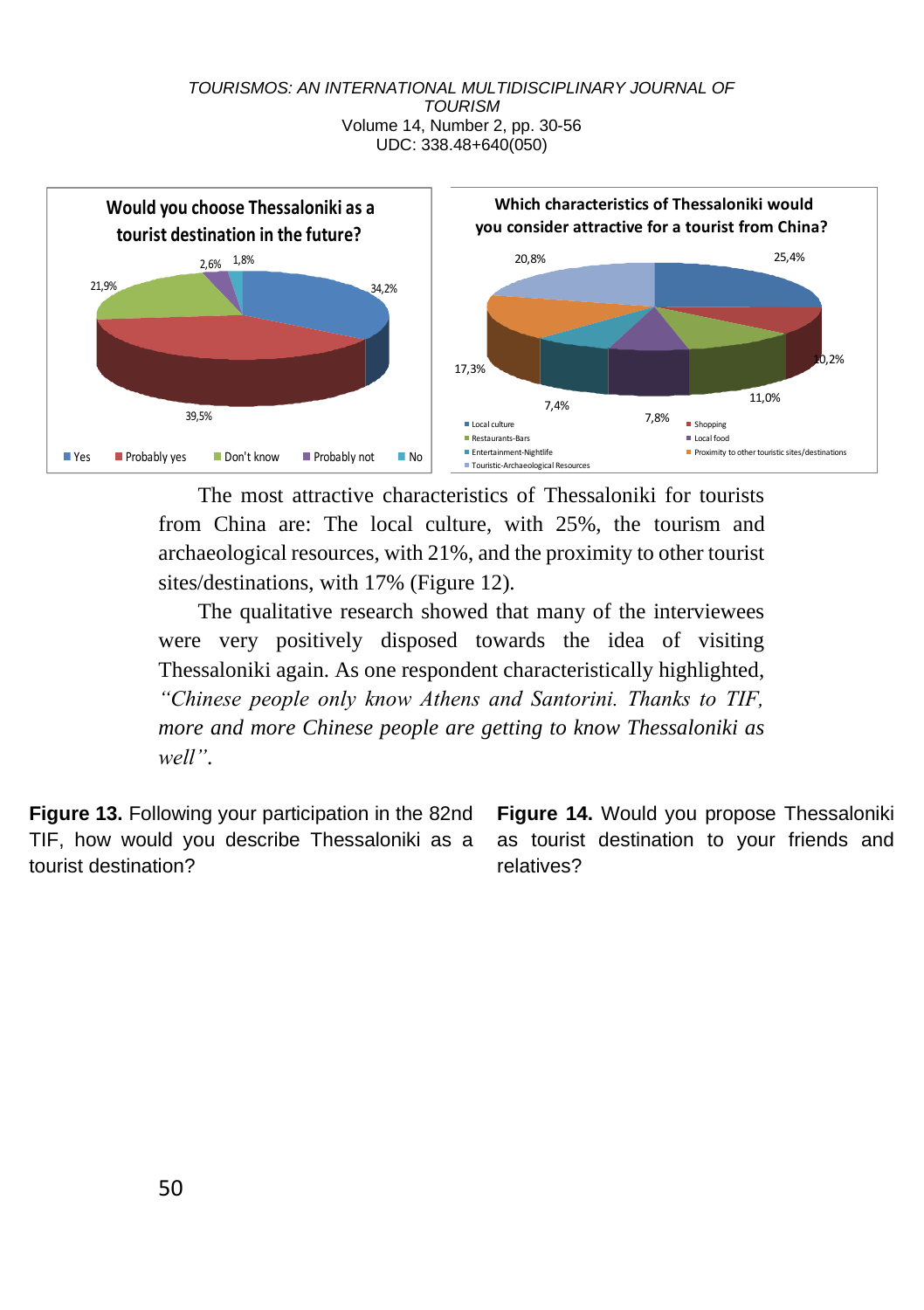

We asked our Chinese visitors to describe their impression of Thessaloniki as a tourist destination after their participation in the 82nd TIF, and it is interesting to see that more than 79% found Thessaloniki better than they expected (Figure 13). Positive replies exceeded 77% to our question on whether they would recommend Thessaloniki as a tourist destination to their friends and relatives (Figure 14).

Responses were clearly positive to that question, as during our qualitative research respondents informed us that: *"I have already posted many photos of the city on Facebook and my friends are excited about my travel".* This shows that our respondents had already communicated their personal experience from the city to friends and relatives through social media.

### **CONCLUSIONS**

Based on our central working hypothesis, which concerned the broadening of the multiple roles of the 'Honoured Country' concept at TIF, and the broadening of its effect on the tourism development of Thessaloniki, we promoted the multiple aspects of this institution, from its basic financial dimension, to its geopolitical, cultural and tourism dimensions.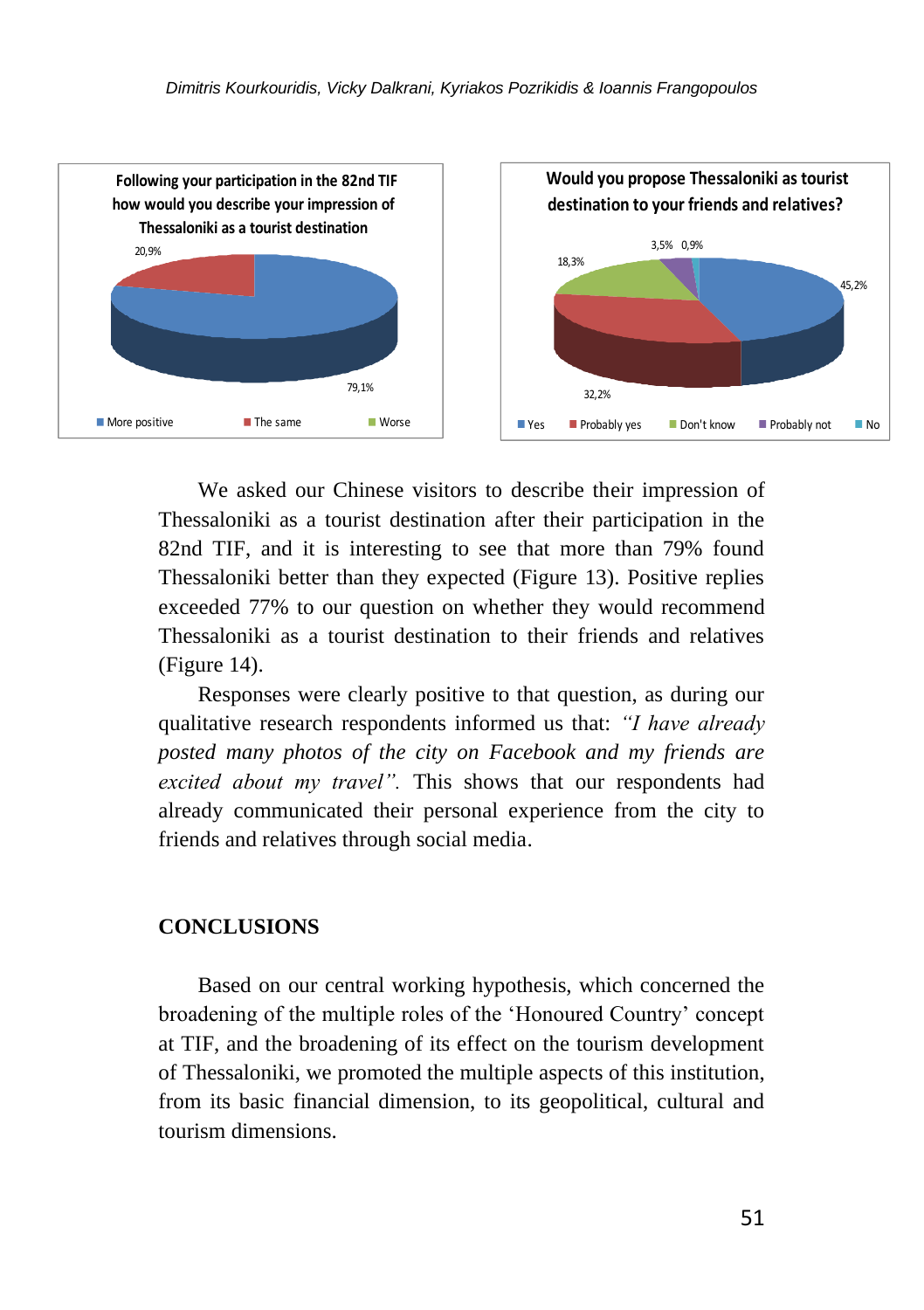To start off with, we should mention that, as we already know, trade fairs have always had, and will continue to have, a significant effect on tourism in their host city. In fact, at present fairs hold a powerful position as a product on the global tourism market, having created the autonomous MICE sector (as it is called).

The MICE sector is one of the most rapidly growing tourism industry sectors on a global level. In fact, the contribution of exhibitions and other related professional events on tourism has attracted international interest, both from researchers, as well as from those responsible for outlining policy in the tourism sector.

The case of Thessaloniki records a grand tradition in organising exhibitions. Exhibition activity in the city has already recorded 90 years of history, as it moves alongside the history of the city itself. In fact, interaction between the Fair and the city is evident on many levels, among which is tourism.

The concept of the 'Honoured Country' at Thessaloniki International Fair – a relatively recent institution (it began in 1998), which is an evolution of official state participations – has multiple aspects.

The concept of the 'Honoured Country' at the Thessaloniki International Fair can presently have significant tourism impact for the city of Thessaloniki, as, according to the research results:

- 74% of the Chinese participants in the 82nd TIF would choose Thessaloniki as a tourist destination in the future.
- 77% would recommend Thessaloniki as a tourist destination to friends and relatives.

In conclusion, it is safe to say that the concept of the 'Honoured Country' at TIF can help Thessaloniki open up to new tourist markets, such as China.

One could say that TIF-HELEXPO's adoption of an internationalisation strategy as regards exhibition activity, combining the modernist economic – national prestige model ('Honoured Country' institution) with the post-modern model encountered in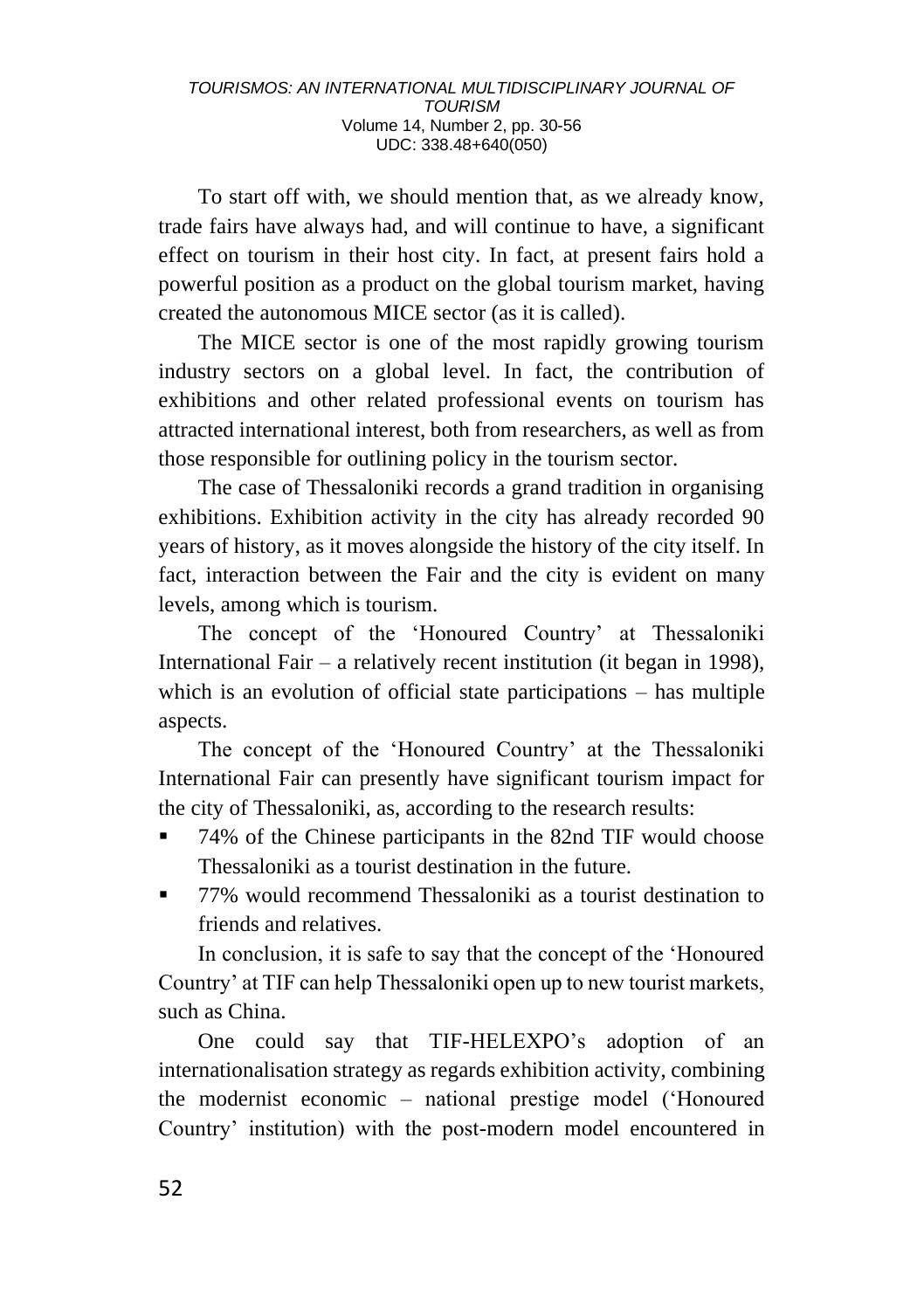contemporary international practices (Hosted Buyers' Programme) amidst the financial crisis, has provided results that, in combination, further strengthen the tourism and, ultimately, the financial dynamism of Thessaloniki.

### **REFERENCES**

- Boo, S., Koh, Y., & Jones, D. (2008). An exploration of attractiveness of convention cities based on visit behavior. *Journal of Convention & Event Tourism*, Vol. 9(4), pp. 239-257.
- Campiranon, K. & Arcodia, C. (2007). Market Segmentation in Time of Crisis: A Case Study of the MICE Sector in Thailand, *Journal of Travel & Tourism Marketing (The Haworth Press)*, Vol. 23, pp. 151 – 161.
- Cecil, A. K., & Sperstad, J. (2015). Investigating the Hosted-Buyer Model From the Buyer Perspective: An Exploratory Study. *Journal of Convention & Event Tourism*, Vol. 16(4), pp. 298-309.
- City of Edmonton, (2010). *Exploring an Edmonton bid to host a World EXPO: a Conceptual Report*, City of Edmonton.
- Han, H., & Verma, R. (2014). *The future of tradeshows: Evolving trends, preferences, and priorities*. Cornell Hospitality Report, Vol. 14(13), pp. 6-19.
- Hankinson, G. (2005). Destination brand images: a business tourism perspective. *Journal of Services Marketing*, Vol. 19(1), pp. 24-32.
- Hekimoglou, E. & Roupa, Ε. (2000). *75 Years T.I.F. 1975-2000*. T.I.F. S.A. Thessaloniki.
- Hekimoglou, E. (2005). *The world's Next Business Gate HELEXPO Countries*. HELEXPO S.A., Thessaloniki
- Historical Archives of TIF-HELEXPO SA 1926-2017
- Hultsman, W. (2001). From the eyes of an exhibitor: Characteristics that make exhibitions a success for all stakeholders. *Journal of Convention & Exhibition Management*, Vol. 3(3), pp. 27-44.
- Jin, X., Bauer, T., & Weber, K. (2010). China's second-tier cities as exhibition destinations. *International Journal of Contemporary Hospitality Management*, Vol. 22(4), pp. 552-571.
- Jin, X., Weber, K., & Bauer, T. (2013). Dimensions and perceptional differences of exhibition destination attractiveness: The case of China. *Journal of Hospitality & Tourism Research*, Vol. 37(4), pp. 447-469.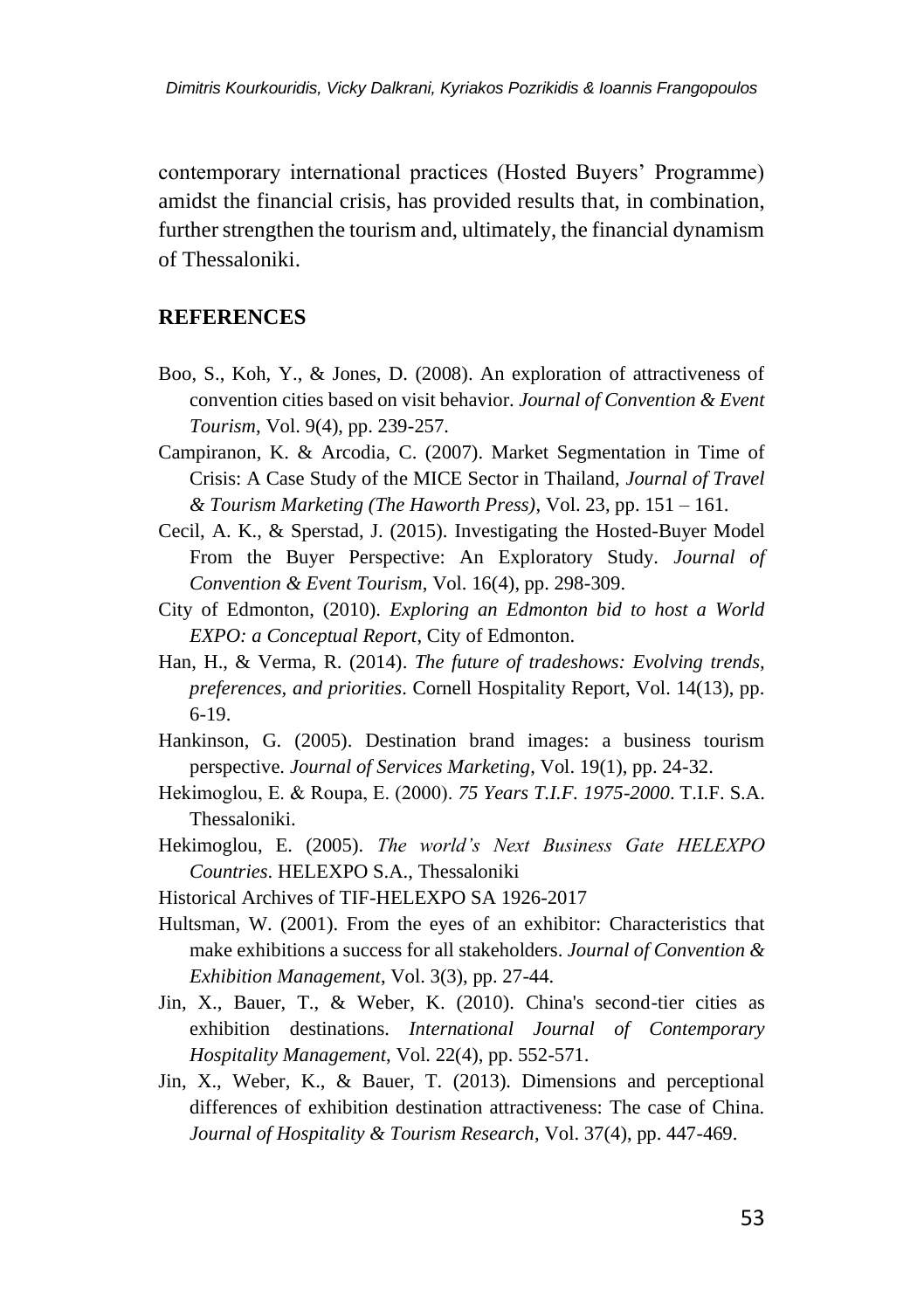- Kokkosis, H. & Tsartas, P. & Griba, E. (2011). *Special and alternative forms of tourism. Demand and supply of new tourism products.* Athens: Kritiki S.A.
- Kourkouridis D, Dalkrani V., Pozrikidis K., Frangopoulos Y. (2017a). Hosted Buyers Program (H.B.P.) – Tourism Development & City TIF-HELEXPO H.B.P. for the Period 2014-2016, In Katsoni, V. and Velander, K. (Eds.) *Innovative Approaches to Tourism and Leisure*, Fourth International Conference IACuDiT, Athens 2017, Series: Springer Proceedings in Business and Economics pp. 537-551.
- Kourkouridis D., Dalkrani V., Pozrikidis K., Frangkopoulos, Y. (2017b). Familiarisation Trip ‐ Fam Trip; An Effective Tool for Touristic Promotion and Development. The Case of the Fam Trips organized by TIF‐HELEXPO in the context of the International Tourism Exhibition "Philoxenia 2016" & "Philoxenia 2017", *Journal of Tourism Research*, Volume 16, June 2017, pp 235-244
- Kourkouridis, D., Fragopoulos, G., Karanikolas, N. and Stergios, S. (2016). Trade fair and City: A Relation under Negotiation. The Case of Thessaloniki International Fair. *Proceedings of the 14th International Conference of European Regional Studies Association (ERSA)*, Greek Brunch, Athens, Turkey: 24-25 June 2016.
- Lee, C.K., Song, H.J. & Mjelde, J.W. (2008). The forecasting of International Expo tourism using quantitative and qualitative techniques, *Tourism Management*, Vol. 29, pp. 1084 – 1098.
- Lee, M. J., & Lee, S. (2014). Subject areas and future research agendas in exhibition research: visitors' and organisers' perspectives. *Event Management*, Vol. 18(3), pp. 377-386.
- Papadimitriou, Ε. and Frangopoulos, Ι. (2018). *Environmental Inequality, Space, Cultural Representations and Social Practices*, Thessaloniki: Tziolas.
- Pozrikidis, K. (2013). *Fair Stories.* T.I.F.-HELEXPO S.A., Thessaloniki
- Pozrikidis, K. (2014). *Magic Images: Thessaloniki International Fair.* T.I.F.- HELEXPO S.A., Thessaloniki
- Richards, G. & Wilson, J. (2004). The Impact of Cultural Events on City Image: Rotterdam, Cultural Capital of Europe 2001, *Urban Studies*, Vol. 41 (10), pp.  $1931 - 1951$ .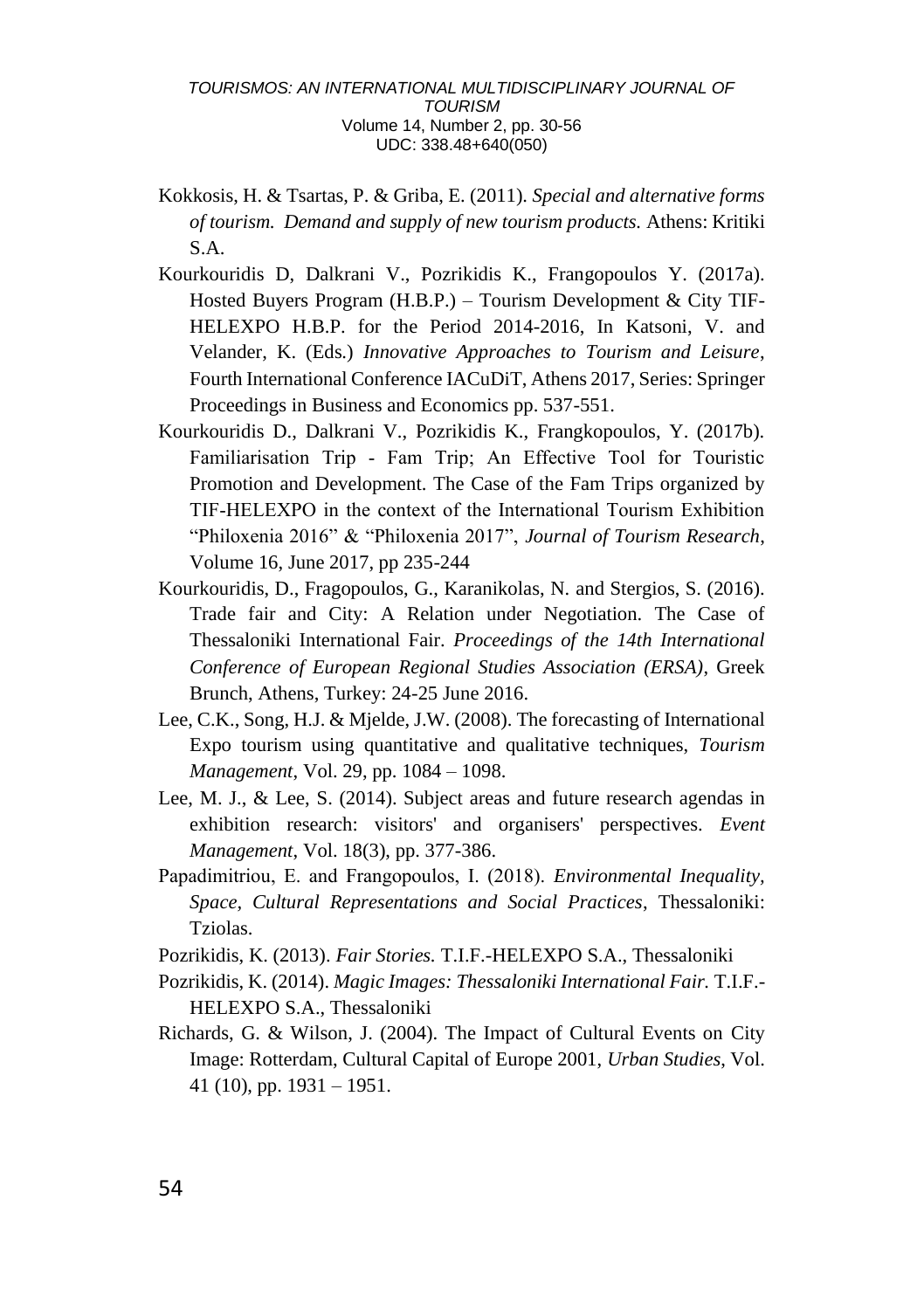- Rittichainuwat, B., & Mair, J. (2012). Visitor attendance motivations at consumer travel exhibitions. *Tourism Management*, Vol. 33(5), pp. 1236- 1244.
- Rubalcaba-Bermejo, L., & Cuadrado-Roura, J. R. (1995). Urban hierarchies and territorial competition in Europe: exploring the role of fairs and exhibitions. *Urban studies*, Vol. 32(2), pp. 379-400.
- Seebaluck, V., Naidoo, P., & Ramseook Munhurrun, P. (2015). Prospects and Challenges of Business Tourism: A Case of Mauritius. *Review of Business & Finance Studies*, Vol. 6(3), pp. 45-55.
- Swarbrooke, J. & Horner, S. (2001). *Business Travel and Tourism*, Oxford: Butterworth-Heinemann.
- Wu, R. & Zhang, M. (2013). Research on the Tourism Effect and Marketing Strategy of Convention & Exposition Industry: A Case Study of Shenzhen City of China, *Journal of Service Science and Management*, Vol. 6, pp. 151 – 159.
- Zhang, L., Qu, H., & Ma, J. (2010). Examining the relationship of exhibition attendees' satisfaction and expenditure: The case of two major exhibitions in China. *Journal of Convention & Event Tourism*, Vol. 11(2), pp. 100-118.

**Dimitris Kourkouridis** (kourkouridis@iee.org.gr) is an Engineer of Planning and Regional Development, holding one Master's Degree in Geography and Cartography and one in Transport Planning and Management. He is now preparing his PhD research on 'The Socio-Spatial Dimension of Exhibitions, the Host Cities and their Interactive Dynamics – The Case Study of Thessaloniki' at Aristotle University of Thessaloniki. See also:<http://kourkouridis.webpages.auth.gr/>

**Vicky Dalkrani** (dv@helexpo.gr) is an MBA graduate with considerable experience in Business Administration on an International level. She is highly skilled in liaising with European and local customers. She has been the Project Management of various field exhibitions and the combined experience she has gained through her involvement in European co-funded programmes has proved to be an asset for the assumption of higher administrative tasks